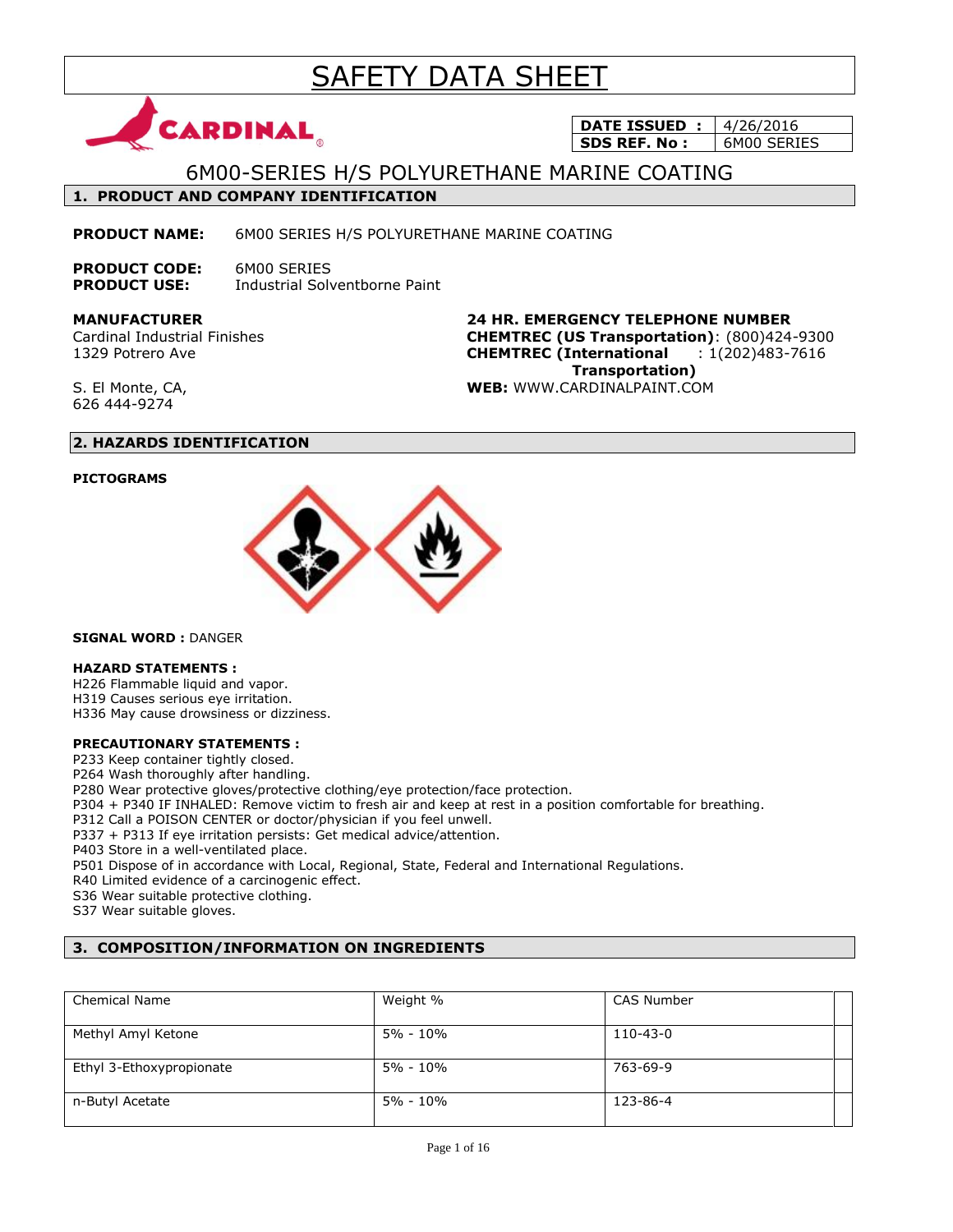| Dipropylene Glycol Methyl Ether Acetate | 5%<br>$1\% -$ | 88917-22-0 |  |
|-----------------------------------------|---------------|------------|--|
|                                         |               |            |  |

The follow substances may be present in varying quantities depending on color.

| Titanium Dioxide | $0\% - 60\%$   | 13463-67-7 |  |
|------------------|----------------|------------|--|
| Carbon Black     | - 40%<br>$0\%$ | 1333-86-4  |  |

### **4. FIRST AID MEASURES**

#### **Description of first aid measures.**

**EYES CONTACT** : Flush with large quantities of water for 15 to 30 minutes. Remove contact lenses. Keep eyes wide open while rising. If eye irritation persists: Get medical attention.

**SKIN CONTACT :** Wash exposed area with mild soap and water for 15 to 30 minutes. Remove contaminated clothing. Repeated exposure may cause dryness or cracking.

**INGESTION :** Rinse mouth. Do NOT induce vomiting. Keep victim warm and seek immediate attention.

**INHALATION :** Remove to fresh air and keep in a position comfortable to breath. Call a doctor/physician if you feel unwell. Get medical attention.

**Most important symptoms and effects, both acute and delayed.** Symptoms/injuries: Eye irritation Symptoms/injuries after inhalation: May cause drowsiness or dizziness. Symptoms/injuries after eye contact: Cause serious eye irritation. Symptoms/injuries after ingestion: Ingestion may cause nausea, vomiting and diarrhea. Indication of any immediate medical attention and special treatment needed. If medical advise is needed, have product container or label on hand.

### **5. FIRE FIGHTING MEASURES**

**SUITABLE EXTINGUISHING MEDIA :** In the event of a fire, use specifically suitable extinguishing agents. Suitable extinguishing media: Foam, alcohol resistant foam, CO2, water fog. Unsuitable extinguishing media: Do not use heavy water stream. A heavy water stream my spread burning liquid.

**FIRE FIGHTING PROCEDURE :** Firefighting instructions: Use water spray or fog for cooling exposed containers. Exercise caution when fighting any chemical fire. Prevent fire-fighting water from entering the environment. Protection during firefighting: Firefighters should wear full protective gear. Do not enter fire area without proper protective equipment, including self-contained breathing apparatus with full face piece operated in pressure demand or other positive pressure modes.

**UNUSUAL FIRE AND EXPLOSION HAZARD :** Fire hazard: Highly flammable/liquid or vapor. Explosive hazard: May form flammable/explosive vapor-air mixture.

#### **6. ACCIDENTAL RELEASE MEASURES**

### **PERSONAL PRECAUTIONS, PROTECTIVE EQUIPMENT AND EMERGENCY PROCEDURES :**

General measures: Remove ignition sources. Use special care to avoid static electric charges. No smoking.

#### **FOR NON-EMERGENCY PERSONNEL :**

For non-Emergency procedures: Evacuate unnecessary personnel.

#### **FOR EMERGENCY RESPONDERS :**

Equip cleanup crew with proper protection. Avoid breathing fume, vapors.

#### **ENVIRONMENTAL PRECAUTIONS :**

Prevent entry to sewers and public waters.

#### **METHODS AND MATERIAL FOR CONTAINMENT AND CLEAN UP :**

Collect damaged aerosols and use absorbent and/or inert material, then place in suitable container.

### **7. HANDLING AND STORAGE**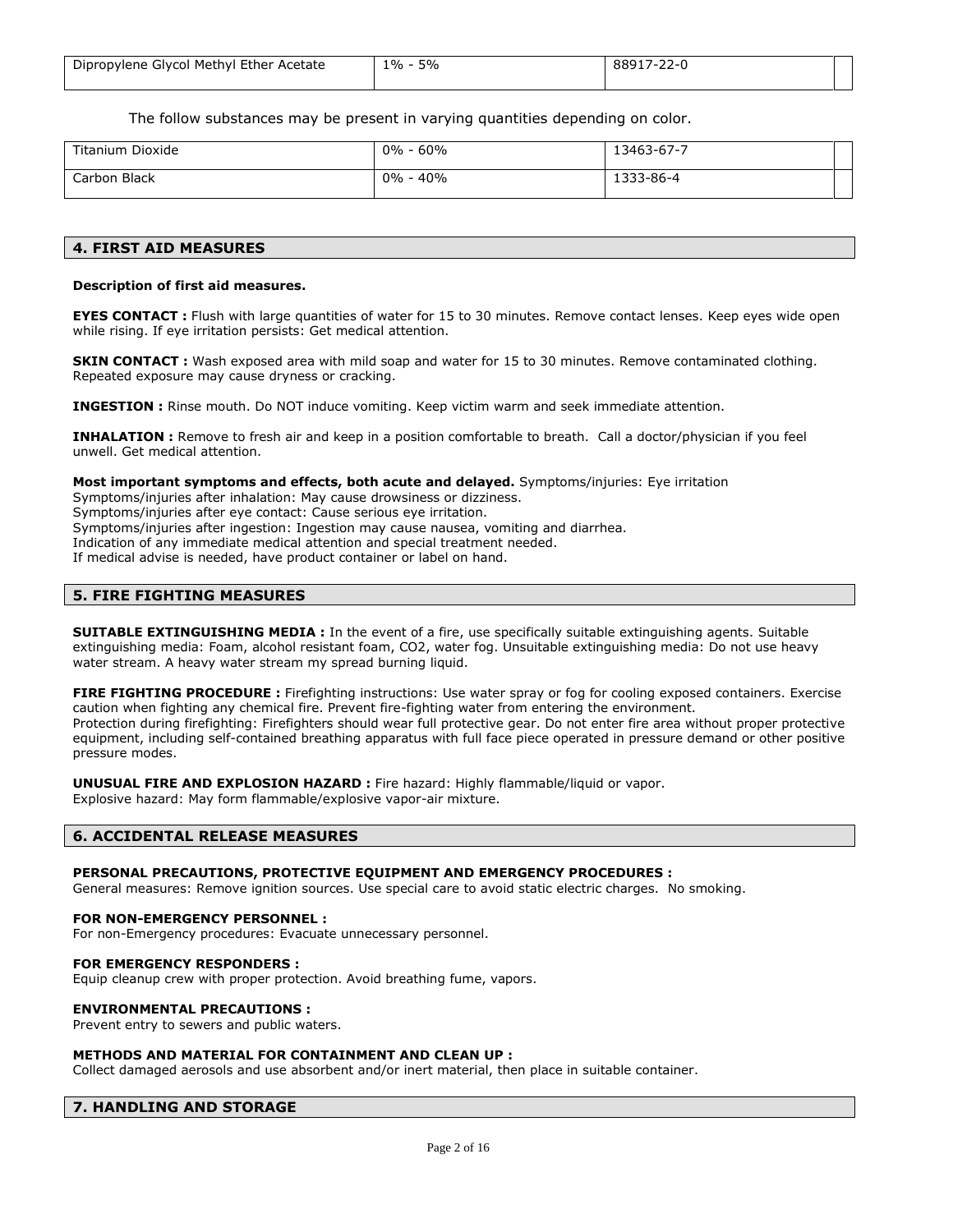**PRECAUTIONS FOR SAFE HANDLING :** Additional hazards when processed: Handle empty containers with care because residual vapors are flammable.

Precautions for safe handling: Wash hands and other exposed areas with mild soap and water before eating, drinking or smoking and when you are leaving work. Provide good ventilation in process area to prevent formation of vapor. No smoking. Use only non-sparking tools. Use outdoors or in a well ventilated area. Avoid breathing fume, vapors. Hygiene measures: Wash Skin thoroughly after handling.

**CONDITIONS FOR SAFE STORAGE, INCLUDING INCOMPATIBILITIES :** Storage conditions: Store in a dry, cool and well-ventilated place away from: Heat sources. Direct sunlight.

Incompatible products: Strong bases. Strong acids.

Incompatible materials: Source of ignition. Direct sunlight. Heat Sources.

### **8. EXPOSURE CONTROLS\PERSONAL PROTECTION**

| Aluminum Hydroxide(21645-51-2)                      |                        |                                                         |
|-----------------------------------------------------|------------------------|---------------------------------------------------------|
| <b>USA ACGIH</b>                                    | ACGIH (TLV) TWA        | 10 mg/m3 (Total dust), 3 mg/m3<br>(Respirable fraction) |
| <b>USA OSHA</b>                                     | OSHA (PEL) TWA         | 15 mg/m3 (Tptal dust), 5 mg/m3<br>(Respirable fraction) |
| Carbon Black(1333-86-4)                             |                        |                                                         |
| <b>USA ACGIH</b>                                    | ACGIH TLV (mg/m3)      | $3.0$ mg/m $3$                                          |
| <b>USA OSHA</b>                                     | OSHA PEL (mg/m3)       | $3.5 \text{ mg/m}$                                      |
| Dibutyltin Dilaurate(77-58-7)                       |                        |                                                         |
| <b>USA ACGIH</b>                                    | <b>ACGIH STEL</b>      | $0.2$ mg/m3                                             |
| <b>USA ACGIH</b>                                    | <b>ACGIH TWA</b>       | $0.1$ mg/m3                                             |
| <b>USA NIOSH</b>                                    | NIOSH REL              | $0.1$ mg/m3                                             |
| <b>USA OSHA</b>                                     | OSHA PEL (Table Z-1)   | $0.1$ mg/m3                                             |
| <b>USA OSHA</b>                                     | OSHA TWA (Table Z-1A)  | $0.1$ mg/m3                                             |
| Dipropylene Glycol Methyl Ether Acetate(88917-22-0) |                        |                                                         |
| <b>USA OSHA</b>                                     | OSHA STEL (ppm, mg/m3) | 150 ppm, 1,164 mg/m3                                    |
| <b>USA OSHA</b>                                     | OSHA TWA (ppm, mg/m3)  | 100 ppm, 776 mg/m3                                      |
| Isobutyl Alcohol(78-83-1)                           |                        |                                                         |
| <b>USA ACGIH</b>                                    | <b>ACGIH TWA</b>       | 50 ppm                                                  |
| USA OSHA                                            | <b>OSHA PEL</b>        | 100 ppm, 300 mg/m3                                      |
| Methyl Amyl Ketone(110-43-0)                        |                        |                                                         |
| <b>USA ACGIH</b>                                    | <b>ACGIH TLV TWA</b>   | 50 ppm                                                  |
| USA OSHA                                            | OSHA PEL (Table Z-1)   | 100 ppm, 465 mg/m3                                      |
| n-Butyl Acetate(123-86-4)                           |                        |                                                         |
| <b>USA ACGIH</b>                                    | <b>ACGIH STEL</b>      | 200 ppm                                                 |
| <b>USA ACGIH</b>                                    | <b>ACGIH TWA</b>       | $150$ ppm                                               |
| <b>USA OSHA</b>                                     | OSHA PEL (Table Z-1)   | 150 ppm, 710 mg/m3                                      |
| P.M. Acetate(108-65-6)                              |                        |                                                         |
| <b>USA AIHA</b>                                     | AIAH (WEEL) TWA        | 50 ppm                                                  |
| Phenylethane(100-41-4)                              |                        |                                                         |
| <b>USA ACGIH</b>                                    | <b>ACGIH STEL</b>      | 125 ppm                                                 |
| <b>USA ACGIH</b>                                    | <b>ACGIH TWA</b>       | 20 ppm                                                  |
| <b>USA NIOSH</b>                                    | <b>NIOSH REL</b>       | 100 ppm, 435 mg/m3                                      |
| <b>USA NIOSH</b>                                    | NIOSH REL (ST)         | 125 ppm, 545 mg/m3                                      |
| <b>USA OSHA</b>                                     | <b>OSHA STEL</b>       | 125 ppm, 545 mg/m3                                      |
| <b>USA OSHA</b>                                     | OSHA TWA (Table Z-1)   | 100 ppm, 435 mg/m3                                      |
| Titanium Dioxide(13463-67-7)                        |                        |                                                         |
| PEL (Permissible Exposure Limit)                    | <b>OSHA TWA</b>        | 15 mg/m3                                                |
| <b>TLV</b>                                          | <b>ACGIH TWA</b>       | 10 mg/m3                                                |
| Xylene(1330-20-7)                                   |                        |                                                         |
| <b>USA ACGIH</b>                                    | <b>ACGIH STEL</b>      | 150 ppm                                                 |
| <b>USA ACGIH</b>                                    | <b>ACGIH TWA</b>       | $100$ ppm                                               |
| USA OSHA                                            | OSHA TWA (Table Z-1)   | 100 PPM, 435 mg/m3                                      |

### **PERSONAL PROTECTIVE EQUIPMENT**

**RESPIRATORY PROTECTION :** If TLV of the product or any component is exceeded, a NIOSH approved dust respirator is advised in absence of environmental control. OSHA Regulations also permit other NIOSH dust respirators under specified conditions. (See your Safety Equipment Supplier) Engineering or administrative controls should be implemented to reduce exposure.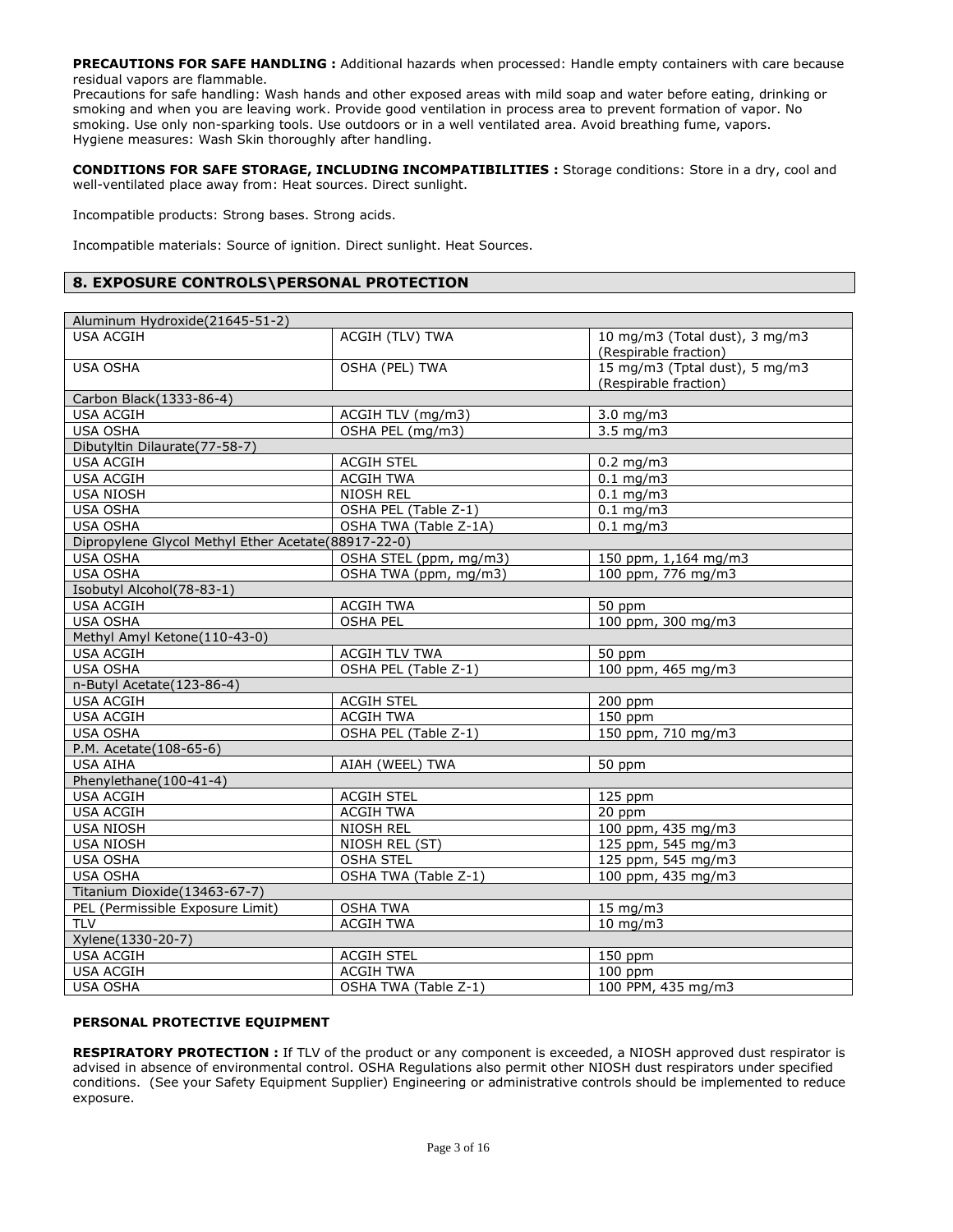**HAND PROTECTION REMARKS :** The suitability for a specific workplace should be discussed with the producers of the protective gloves.

**EYES PROTECTION :** Eye wash bottle with pure water. Tightly fitting safety goggles.

Where face-shield and protective suit for abnormal processing problems.

**SKIN AND BODY PROTECTION :** Wear impervious clothing. Choose body protection according to the amount and concentration of the dangerous substance at the work place.

**WORK HYGIENIC PRACTICES:** When using do not eat or drink. When using do not smoke. Wash hands before breaks and at the end of workday.

### **9. PHYSICAL AND CHEMICAL PROPERTIES**

| <b>Physical state</b>            | ÷. | Liguid                                        |
|----------------------------------|----|-----------------------------------------------|
| Color                            |    | Various colors depending on the pigmentation. |
| Odor                             |    | Characteristic. Sweet. Mint like.             |
| <b>Odor threshold</b>            |    | No data available.                            |
| Ph                               |    | N/A - See Technical Data Sheet                |
| <b>Evaporation rate</b>          |    | Slower Than Ether                             |
| <b>Melting point</b>             |    | -94.7 C (-138.46 F)                           |
| <b>Freezing point</b>            |    | No data available.                            |
| <b>Boiling point</b>             |    | 226.0 deg F TO 408.0 deg F                    |
| <b>Flash point</b>               |    | 79.00 deg F                                   |
| <b>Lower explosion limit</b>     |    | 1.05                                          |
| <b>Upper explosion limit</b>     | ÷  | 9.8                                           |
| Vapor pressure                   | ÷  | 185 mm Hg                                     |
| <b>Vapor density</b>             |    | Heavier than air                              |
| <b>Relative density</b>          |    | No data available.                            |
| <b>Density</b>                   |    | 11.4661                                       |
| <b>Solubility</b>                |    | No data available.                            |
| <b>Partion coefficient: n-</b>   | ÷. | No data available.                            |
| octanol/water                    |    |                                               |
| <b>Autoignition temperature</b>  |    | No data available.                            |
| <b>Decomposition temperature</b> | ٠. | No data available.                            |
|                                  |    |                                               |

### **10. STABILITY AND REACTIVITY**

**REACTIVITY :** No dangerous reaction known under conditions of normal use.

**CHEMICAL STABILITY :** Stable under normal conditions.

**CONDITIONS TO AVOID :** Heat, flames and sparks. Extremely high temperatures and direct sunlight.

**INCOMPATIBLE MATERIALS :** Avoid contact with strong oxidizing agents.

**HAZARDOUS DECOMPOSITION PRODUCTS:** Carbon dioxide (CO2), carbon monoxide (CO), oxides of nitrogen (NOx), dense black smoke.

### **11. TOXICOLOGICAL INFORMATION**

| Aluminum Hydroxide (21645-51-2) |                                                                                                                                                                                                                                                                                                                                                                                                                                                                                                                                                                                                                                     |
|---------------------------------|-------------------------------------------------------------------------------------------------------------------------------------------------------------------------------------------------------------------------------------------------------------------------------------------------------------------------------------------------------------------------------------------------------------------------------------------------------------------------------------------------------------------------------------------------------------------------------------------------------------------------------------|
| Additional Information          | RTECS: BD0940000 Nausea, Vomiting, and Constipation.                                                                                                                                                                                                                                                                                                                                                                                                                                                                                                                                                                                |
| Aspiration hazard               | No data available.                                                                                                                                                                                                                                                                                                                                                                                                                                                                                                                                                                                                                  |
| Carcinogenicity                 | IARC: No components of this product present at levels greater than or equal to 0.1% is<br>identified as probable, possible or confirmed human carcinogen by IARC. ACGIH: No component<br>of this product present at levels greater than or equal to 0.1% is identified as a carcinogen or<br>potential carcinogen by ACGIH. NTP: No component of this product present at levels greater<br>than or equal to 0.1% is identified as a known or anticipated carcinogen by NTP. OSHA: No<br>component of this product present at levels greater than or equal to 0.1% is identified as a<br>carcinogen or potential carcinogen by OSHA. |
| Dermal                          | No data available.                                                                                                                                                                                                                                                                                                                                                                                                                                                                                                                                                                                                                  |
| Germ cell mutagenicity          | Mouse lymphocyte Result- negative Mutagenicity (micronucleus test) Rat - male Result: negative                                                                                                                                                                                                                                                                                                                                                                                                                                                                                                                                      |
| Inhalation                      | No data available.                                                                                                                                                                                                                                                                                                                                                                                                                                                                                                                                                                                                                  |
| LD50 Oral - Rat -               | >5,000 mg/kg, Oral - Rat - female                                                                                                                                                                                                                                                                                                                                                                                                                                                                                                                                                                                                   |
| female - Acute toxicity         |                                                                                                                                                                                                                                                                                                                                                                                                                                                                                                                                                                                                                                     |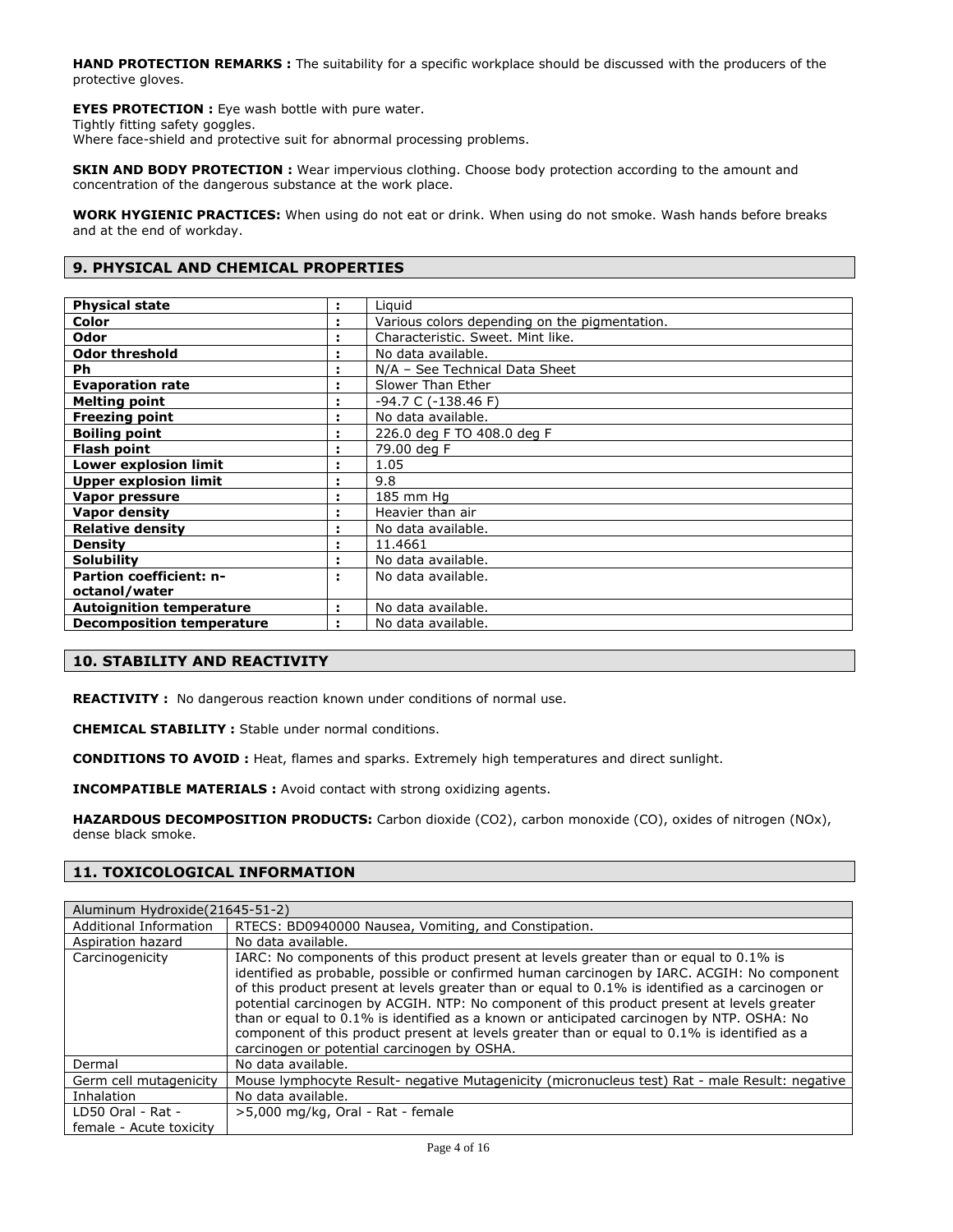| Reproductive toxicity                         | No data available.                                                                                                                                                                           |
|-----------------------------------------------|----------------------------------------------------------------------------------------------------------------------------------------------------------------------------------------------|
| Respiratory or skin<br>sensitization          | Maximization Test (GPMT) - Guinea pig Result- Does not cause skin sensitization.(OECD Test<br>Guideline 406)                                                                                 |
| Serious eye<br>damage/eye irritation          | Eyes - Rabbit Result: No eye irritation (OECD Test Guideline 405)                                                                                                                            |
| Skin                                          | Skin - Rabbit Result: No skin irritation - 4 h (OECD Test Guideline 404)                                                                                                                     |
| corrosion/irritation<br>Specific target organ | No data available.                                                                                                                                                                           |
| toxicity - repeated<br>exposure               |                                                                                                                                                                                              |
| Specific target organ                         | No data available.                                                                                                                                                                           |
| toxicity - single                             |                                                                                                                                                                                              |
| exposure<br>Amorphous Silica(7631-86-9)       |                                                                                                                                                                                              |
| Additional toxicological                      | The product is not subject to classification according to internally approved calculation methods                                                                                            |
| information                                   | for preparations: When used and handled according to specifications, the product does not have<br>any harmful effects according to our experience and information provided to us.            |
| Irritant of skin                              | Not irritating (rabbit) (OCED 404)                                                                                                                                                           |
| Irritatant of eyes                            | Not irritating (rabbit) (OCED 405)                                                                                                                                                           |
| LC0 - Inhalative                              | >140->2000 mg/m3 / 4 h (Rat) (OCED 403)                                                                                                                                                      |
| LD50 - Dermal - Rabbit                        | >5000 mg/kg (Rabbit)                                                                                                                                                                         |
| LD50 - Oral - Rat                             | >5000 mg/kg (Rat) (OECD 401)                                                                                                                                                                 |
| Other information -<br>Oral                   | $=$ > 1340 mg/kg/day                                                                                                                                                                         |
| Sensitization                                 | Not sensitizating (guinea pig) (OCED 406)                                                                                                                                                    |
| Carbon Black(1333-86-4)                       |                                                                                                                                                                                              |
| ACGIH                                         | ACGIH The American Conference of Governmental Industrial Hygienists classifies carbon black as<br>A4, Not Classifiable as a Human Carcinogen.                                                |
| Carcinogenicity                               | GHS- Not a hazardous substance or preparation according to the Global Harmonized System                                                                                                      |
| Classification                                | $(GHS)$ .                                                                                                                                                                                    |
| Human Epidemiology                            | Results of epidemiological studies of carbon black production workers suggest that cumulative                                                                                                |
|                                               | exposure to carbon black may result in small decrements in lung function, as measured by FEV1.<br>A recent U.S. respiratory morbidity study suggested a 27 mL decline in FEV1 from a 1 mg/m3 |
|                                               | (inhalable fraction) exposure over a 40-year period. An older European investigation suggested                                                                                               |
|                                               | an exposure to 1 mg/m3 (inhalable fraction) of carbon black over a 40-year working-lifetime will                                                                                             |
|                                               | result in a 48 mL decline in FEV1. In contrast, normal age related decline over a similar period of                                                                                          |
|                                               | time would be approximately 1200 ml. The relationship between symptoms and exposure to                                                                                                       |
|                                               | carbon black is less clear. In the U.S. study, 9% of the highest exposure group (in contrast to                                                                                              |
|                                               | 5% of the unexposed group) reported symptoms consistent with chronic bronchitis. In the                                                                                                      |
|                                               | European study, methodological limitations in the administration of the questionnaire limit the                                                                                              |
| Human Epidemiology -                          | drawing of definitive conclusions about symptoms.<br>Since this IARC evaluation of carbon black, Sorahan and Harrington 16) re-analyzed the UK                                               |
| cont                                          | study data using an alternative exposure hypothesis and found a positive association with                                                                                                    |
|                                               | carbon black exposure in two of the five plants. The same exposure hypothesis was applied by                                                                                                 |
|                                               | Morfeld and McCunney 17-18) to the German cohort; in contrast, they found no association                                                                                                     |
|                                               | between carbon black exposure and lung cancer risk and, thus, no support for the alternative                                                                                                 |
|                                               | exposure hypothesis used by Sorahan and Harrington 16).                                                                                                                                      |
| Human Epidemiology -                          | Morfeld and McCunney 19) applied a Bayesian approach to unravel the role of uncontrolled                                                                                                     |
| cont.                                         | confounders and identified smoking and prior exposure to occupational carcinogens received                                                                                                   |
|                                               | before being hired in the carbon black industry as main causes of the observed lung cancer                                                                                                   |
|                                               | excess risk. Overall, as a result of these detailed investigations, no causative link between<br>carbon black exposure and cancer risk in humans has been demonstrated. This view is         |
|                                               | consistent with the IARC evaluation in 2006. Several epidemiological and clinical studies of                                                                                                 |
|                                               | workers in the carbon black production industries show no evidence of clinically significant                                                                                                 |
|                                               | adverse health effects due to occupational exposure to carbon black. No dose response                                                                                                        |
|                                               | relationship was observed in workers exposed to carbon black.                                                                                                                                |
| Human Epidemiology -                          | This study, however, indicated a link between carbon black and small opacities on chest films,                                                                                               |
| cont.                                         | with negligible effects on lung function. A study on carbon black production workers in the UK                                                                                               |
|                                               | 10) found an increased risk of lung cancer in two of the five plants studied; however, the                                                                                                   |
|                                               | increase was not related to the dose of carbon black. Thus, the authors did not consider the<br>increased risk in lung cancer to be due to carbon black exposure. A German study of carbon   |
|                                               | black workers at one plant 11-14) found a similar increase in lung cancer risk but, like the 2001                                                                                            |
|                                               | UK study 10), found no association with carbon black exposure. In contrast, a large US study                                                                                                 |
|                                               | 15) of 18 plants showed a reduction in lung cancer risk in carbon black production workers.                                                                                                  |
|                                               | Based upon these studies, the February 2006 Working Group at IARC concluded that the human                                                                                                   |
|                                               | evidence for carcinogenicity was inadequate 1).                                                                                                                                              |
| IARC                                          | IARC In 1995 IARC concluded, "There is inadequate evidence in humans for the carcinogenicity                                                                                                 |
|                                               | of carbon black." Based on rat inhalation studies IARC concluded that there is, "sufficient                                                                                                  |
|                                               | evidence in experimental animals for the carcinogenicity of carbon black," IARC's overall<br>evaluation was that, "Carbon black is possibly carcinogenic to humans (Group 2B)". This         |
|                                               |                                                                                                                                                                                              |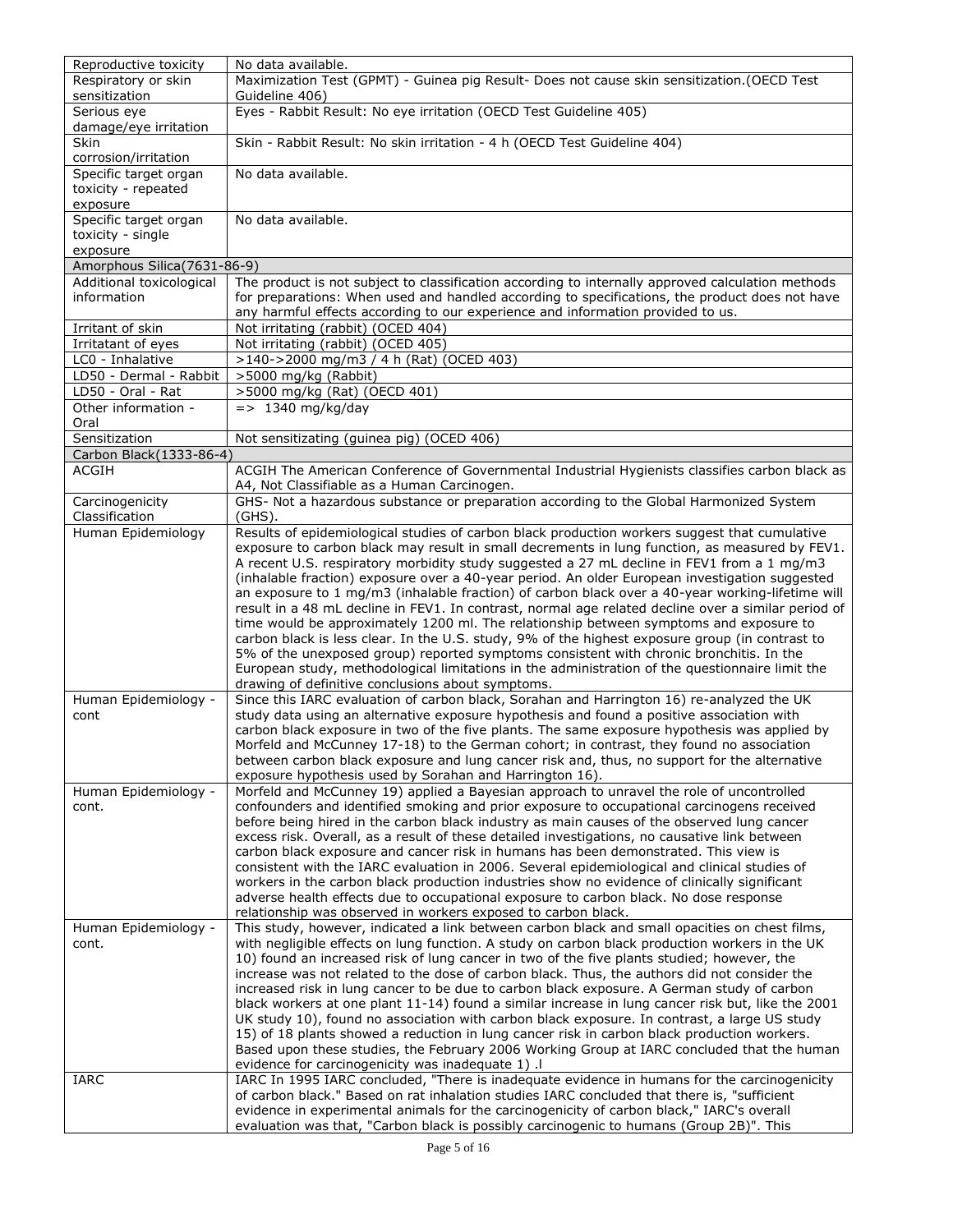|                                                 | conclusion was based on IARC's quidelines, which require such a classification if one species<br>exhibits carcinogenicity in two or more studies. IARC performed another review in 2006, and<br>again classified carbon black as possibly carcinogenic to humans (Group 2B). In its 1987 review<br>IARC concluded, "There is sufficient evidence in experimental animals for the carcinogenicity of<br>carbon black extracts." Carbon black extracts are classified as, possibly carcinogenic to humans<br>(Group 2B).                                                                                                                                                                                                                                                                                                                                                                                                                                                                           |
|-------------------------------------------------|--------------------------------------------------------------------------------------------------------------------------------------------------------------------------------------------------------------------------------------------------------------------------------------------------------------------------------------------------------------------------------------------------------------------------------------------------------------------------------------------------------------------------------------------------------------------------------------------------------------------------------------------------------------------------------------------------------------------------------------------------------------------------------------------------------------------------------------------------------------------------------------------------------------------------------------------------------------------------------------------------|
| $LD50$ (Rat)                                    | >8000 mg/kg                                                                                                                                                                                                                                                                                                                                                                                                                                                                                                                                                                                                                                                                                                                                                                                                                                                                                                                                                                                      |
| Mutagenic Effects and<br>Germ Cell Mutagenicity | In an experimental investigation, mutational changes in the hprt gene were reported in alveolar<br>epithelial cells in the rat following inhalation exposure to carbon black. This observation is<br>believed to be rat specific and a consequence of "lung overload" which led to chronic<br>inflammation and release of genotoxic oxygen species. This mechanism is considered to be a<br>secondary genotoxic effect and thus, carbon black itself would not be considered to be<br>mutagenic. Carbon black is not suitable to be tested in bacterial (Ames test) and other in vitro<br>systems because of its insolubility in aqueous solutions. When tested, however, results for<br>carbon black showed no mutagenic effects. Organic solvent extracts of carbon black can,<br>however, contain traces of polycyclic aromatic hydrocarbons (PAHs). A study to examine the<br>bioavailability of these PAHs showed that PAHs are very tightly bound to carbon black and not<br>bioavailable. |
| <b>NIOSH</b>                                    | NIOSH The U.S. National Institute of Occupational Safety and Health (NIOSH) 1978 criteria<br>document on carbon black recommends that only carbon blacks with PAH contaminant levels<br>greater than 0.1% require the measurement of PAHs in air. As some PAHs are possible human<br>carcinogens, NIOSH recommends an exposure limit of 0.1 mg/m3 for PAHs in air, measured as<br>the cyclohexane-extractable fraction.                                                                                                                                                                                                                                                                                                                                                                                                                                                                                                                                                                          |
| <b>NTP</b>                                      | NTP Carbon black is not designated a carcinogen by the U.S. National Toxicology Program (NTP),                                                                                                                                                                                                                                                                                                                                                                                                                                                                                                                                                                                                                                                                                                                                                                                                                                                                                                   |
| Reproductive and<br><b>Teratogenic Effects</b>  | the U.S. Occupational Safety and Health Administration (OSHA) or the European Union (EU).<br>No experimental studies on effects of carbon black on fertility and reproduction have been<br>located. However, based on toxicokinetic data, carbon black is deposited in the lungs and based<br>on its specific physicochemical properties (insolubility, low absorption potential), it is not likely to<br>distribute in the body to reach reproductive organs, embryo and/or fetus under in vivo<br>conditions. Therefore, no adverse effects of carbon black to fertility/reproduction or to fetal<br>development are expected. No effects have been reported in long-term animal studies.                                                                                                                                                                                                                                                                                                      |
| Sensitization                                   | No animal data is available. No cases in humans have been reported.                                                                                                                                                                                                                                                                                                                                                                                                                                                                                                                                                                                                                                                                                                                                                                                                                                                                                                                              |
| STOT-repeated<br>exposure                       | Therefore, no STOT, Repeated exposure classification is made.                                                                                                                                                                                                                                                                                                                                                                                                                                                                                                                                                                                                                                                                                                                                                                                                                                                                                                                                    |
| STOT- single exposure                           | Inhalation studies with the rat showed lung effects (see Section 11.2 and 11.3), these effects<br>are believed to be the effects of "lung overload" 1 and these effects are believed to be specific to<br>the species. In addition, the European CLP Regulation states that no classification is necessary if<br>the mechanism is not relevant to humans. 4) Also, the CLP Guidance on classification and<br>labeling states that the "lung overload" mechanism is not relevant to humans. 4) Therefore, no<br>STOT, Repeated Exposure classification is made                                                                                                                                                                                                                                                                                                                                                                                                                                    |
| Dibutyltin Dilaurate(77-58-7)                   |                                                                                                                                                                                                                                                                                                                                                                                                                                                                                                                                                                                                                                                                                                                                                                                                                                                                                                                                                                                                  |
| Chronic Health Hazard                           | Dibutyltin compounds have shown reproductive and immunotoxic effects in laboratory animals.<br>Abnormalities noted at necropsy of animals treated with 2000 mg/kg of dibutyltin dilaurate were<br>hemorrhagic lungs, dark liver, dark kidneys, hemorrhage of gastric mucosa, hemorrhage of the<br>large and small intestines, enlarged bile duct and behavioral and central nervous system effects.<br>Decreased fertility was seen in hens following dietary administration equal to 78 mg/kg.                                                                                                                                                                                                                                                                                                                                                                                                                                                                                                  |
| Eye irritation/corrosion<br>Inhalation          | Severe eye irritation.<br>No data is available on the product itself.                                                                                                                                                                                                                                                                                                                                                                                                                                                                                                                                                                                                                                                                                                                                                                                                                                                                                                                            |
| LD50 - Rabbit (Dermal)                          | > 2,000 mg/kg, Method: Estimated.                                                                                                                                                                                                                                                                                                                                                                                                                                                                                                                                                                                                                                                                                                                                                                                                                                                                                                                                                                |
| LD50 - Rat (Ingestion)                          | $> 2,000$ mg/kg                                                                                                                                                                                                                                                                                                                                                                                                                                                                                                                                                                                                                                                                                                                                                                                                                                                                                                                                                                                  |
| Skin<br>irritation/corrosion                    | Severe skin irritation. Corrosive to the skin of a rabbit.                                                                                                                                                                                                                                                                                                                                                                                                                                                                                                                                                                                                                                                                                                                                                                                                                                                                                                                                       |
|                                                 | Dipropylene Glycol Methyl Ether Acetate(88917-22-0)                                                                                                                                                                                                                                                                                                                                                                                                                                                                                                                                                                                                                                                                                                                                                                                                                                                                                                                                              |
| Additional information                          | RTECS: Not available. To the best of our knowledge, the chemical, physical, and toxicological<br>properties have not been thoroughly investigated.                                                                                                                                                                                                                                                                                                                                                                                                                                                                                                                                                                                                                                                                                                                                                                                                                                               |
| Aspiration hazard                               | No data available.                                                                                                                                                                                                                                                                                                                                                                                                                                                                                                                                                                                                                                                                                                                                                                                                                                                                                                                                                                               |
| Carcinogenicity                                 | IARC: No component of this product present at levels greater than or equal to 0.1% is identified<br>as probable, possible or confirmed human carcinogen by IARC., ACGIH: No component of this<br>product present at levels greater than or equal to 0.1% is identified as a carcinogen or potential<br>carcinogen by ACGIH.                                                                                                                                                                                                                                                                                                                                                                                                                                                                                                                                                                                                                                                                      |
| Germ cell mutagenicity                          | No Data available.                                                                                                                                                                                                                                                                                                                                                                                                                                                                                                                                                                                                                                                                                                                                                                                                                                                                                                                                                                               |
| LC50 Inhalation                                 | No Data available.                                                                                                                                                                                                                                                                                                                                                                                                                                                                                                                                                                                                                                                                                                                                                                                                                                                                                                                                                                               |
| LD50 Dermal<br>LD50 Oral                        | No Data available.<br>No Data available.                                                                                                                                                                                                                                                                                                                                                                                                                                                                                                                                                                                                                                                                                                                                                                                                                                                                                                                                                         |
| Other information on<br>acute toxicity          | No Data available.                                                                                                                                                                                                                                                                                                                                                                                                                                                                                                                                                                                                                                                                                                                                                                                                                                                                                                                                                                               |
| Reproductive toxicity                           | No Data available                                                                                                                                                                                                                                                                                                                                                                                                                                                                                                                                                                                                                                                                                                                                                                                                                                                                                                                                                                                |
| Respiratory or skin<br>sensitsation             | No Data available.                                                                                                                                                                                                                                                                                                                                                                                                                                                                                                                                                                                                                                                                                                                                                                                                                                                                                                                                                                               |
| Serious eye                                     | No Data available.                                                                                                                                                                                                                                                                                                                                                                                                                                                                                                                                                                                                                                                                                                                                                                                                                                                                                                                                                                               |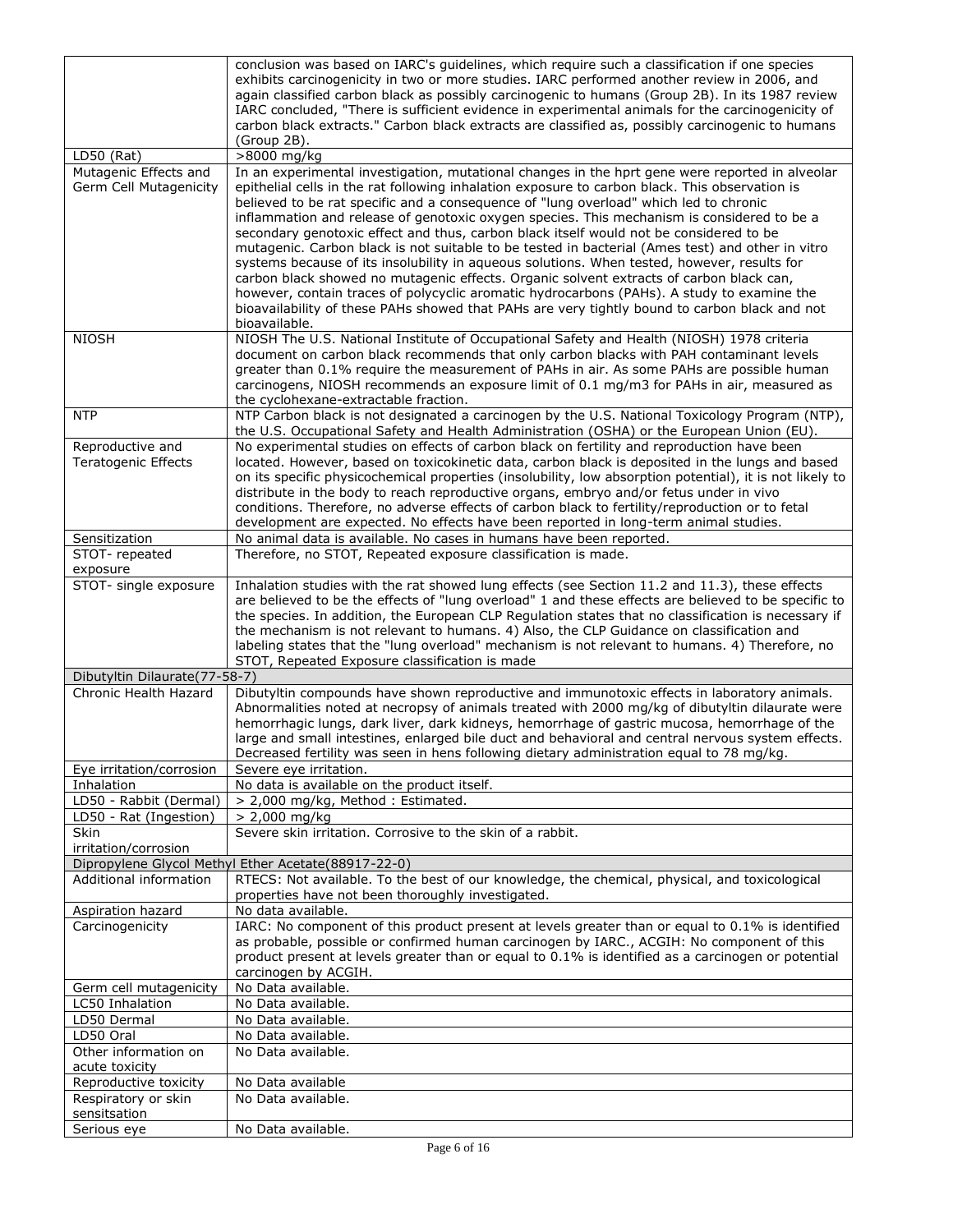| damage/eye irritation                         |                                                                                                                                                                                                 |
|-----------------------------------------------|-------------------------------------------------------------------------------------------------------------------------------------------------------------------------------------------------|
| <b>Skin</b>                                   | No Data available.                                                                                                                                                                              |
| corrosion/irritation                          |                                                                                                                                                                                                 |
| Specific target organ                         | No data available.                                                                                                                                                                              |
| toxicity - repeated                           |                                                                                                                                                                                                 |
| exposure<br>Specific target organ             | Inhalation - May cause respiratory irritation.                                                                                                                                                  |
| toxicity - single                             |                                                                                                                                                                                                 |
| exposure                                      |                                                                                                                                                                                                 |
| Teratogenicity                                | No Data available.                                                                                                                                                                              |
| Ethyl 3-Ethoxypropionate(763-69-9)            |                                                                                                                                                                                                 |
| <b>Additional Information</b>                 | Repeated dose toxicity - Rat - male and female - Oral - No observed adverse effect level - 1,000                                                                                                |
|                                               | mg/kg RTECS: UF3325000 Nausea, Headache, Vomiting, Central nervous system depression,                                                                                                           |
|                                               | Dizziness Liver - Irregularities - Based on Human Evidence (Formaldehyde).                                                                                                                      |
| Aspiration hazard                             | No data available.                                                                                                                                                                              |
| Carcinogenicity                               | IARC: No component of this product present at levels greater than or equal to 0.1% is identified                                                                                                |
|                                               | as probable, possible or confirmed human carcinogen by IARC. ACGIH: No component of this                                                                                                        |
|                                               | product present at levels greater than or equal to 0.1% is identified as a carcinogen or potential                                                                                              |
|                                               | carcinogen by ACGIH. NTP: No component of this product present at levels greater than or equal<br>to 0.1% is identified as a known or anticipated carcinogen by NTP. OSHA: No component of this |
|                                               | product present at levels greater than or equal to 0.1% is identified as a carcinogen or potential                                                                                              |
|                                               | carcinogen by OSHA.                                                                                                                                                                             |
| Germ cell mutagenicity                        | S. typhimurium Result: negative                                                                                                                                                                 |
| LC50 Inhalation - Rat -                       | > 998 ppm, Rat - male - 6 h - (OECD Test Guideline 403)                                                                                                                                         |
| male                                          |                                                                                                                                                                                                 |
| LD50 Dermal - Rabbit -                        | 4,680 mg/kg, Rabbit - female - (OECD Test Guideline 402)                                                                                                                                        |
| female                                        |                                                                                                                                                                                                 |
| LD50 Dermal - Rabbit -                        | 4,080 mg/kg, Rabbit - male - (OECD Test Guideline 402)                                                                                                                                          |
| male                                          |                                                                                                                                                                                                 |
| LD50 Oral - Rat -<br>female                   | 4,309 mg/kg, Rat - female - (OECD Test Guideline 401)                                                                                                                                           |
| LD50 Oral - Rat - male                        | > 5,000 mg/kg, Rat - Male, (OECD Test Guideline 401)                                                                                                                                            |
| - Acute Toxicity                              |                                                                                                                                                                                                 |
| Reproductive toxicity                         | No data available.                                                                                                                                                                              |
| Respiratory or skin                           | Guinea pig Result: Does not cause skin sensitization. (OECD Test Guideline 406)                                                                                                                 |
| sensitization                                 |                                                                                                                                                                                                 |
| Serious eye                                   | Eyes - Rabbit Result: No eye irritation - 24 h (OECD Test Guideline 405)                                                                                                                        |
| damage/eye irritation                         |                                                                                                                                                                                                 |
| <b>Skin</b>                                   | Skin - Rabbit Result: No skin irritation - 4 h (OECD Test Guideline 404)                                                                                                                        |
| corrosion/irritation                          |                                                                                                                                                                                                 |
| Specific target organ<br>toxicity - repeated  | No data available.                                                                                                                                                                              |
| exposure                                      |                                                                                                                                                                                                 |
| Specific target organ                         | No data available.                                                                                                                                                                              |
| toxicity - single                             |                                                                                                                                                                                                 |
| exposure                                      |                                                                                                                                                                                                 |
| Isobutyl Alcohol(78-83-1)                     |                                                                                                                                                                                                 |
| Carcinogenicity Data:                         | The ingredient(s) of this product is (are) not classified as carcinogenic by ACGIH, IARC, OSHA or                                                                                               |
|                                               | NTP.                                                                                                                                                                                            |
| LC50 Inhalation - Rat                         | 8000 ppm; (4 h)                                                                                                                                                                                 |
| LD50 Dermal - Rabbit                          | 3400 mg/kg                                                                                                                                                                                      |
| LD50 Oral - Rat (Acute                        | 2460 mg/kg                                                                                                                                                                                      |
| Toxicity)<br>Mutagenicity Data:               | No adverse mutagenicity effects are anticipated.                                                                                                                                                |
| Reproductive Data:                            | No adverse reproductive effects are anticipated.                                                                                                                                                |
| Respiratory / Skin                            | None known.                                                                                                                                                                                     |
| Sensitization Data:                           |                                                                                                                                                                                                 |
| <b>Synergistic Materials:</b>                 | Alcohols may interact synergistically with chlorinated solvents (example - carbon tetrachloride,                                                                                                |
|                                               | chloroform, bromotrichloromethane), dithiocarbamates (example - disulfiram),                                                                                                                    |
|                                               | dimethylnitrosamine and thioacetamide.                                                                                                                                                          |
| Tetragenicity Data:                           | No adverse Tetragenicity effects are anticipated.                                                                                                                                               |
| Methyl Amyl Ketone(110-43-0)                  |                                                                                                                                                                                                 |
| Aspiration hazard                             | May be harmful if swallowed and enters airways.                                                                                                                                                 |
| Carcinogenicity                               | No data available.                                                                                                                                                                              |
| LD50 Dermal - (Rat)                           | >2,000 mg/kg                                                                                                                                                                                    |
| LD50 Inhalation - (Rat)<br>LD-50 Oral - (Rat) | $>16.7$ mg/l (4 h)<br>1,600 mg/kg                                                                                                                                                               |
| Mutagenicity                                  | In vitro, No data available., In vivo, No data available.                                                                                                                                       |
| Other adverse effects                         | No data available.                                                                                                                                                                              |
|                                               |                                                                                                                                                                                                 |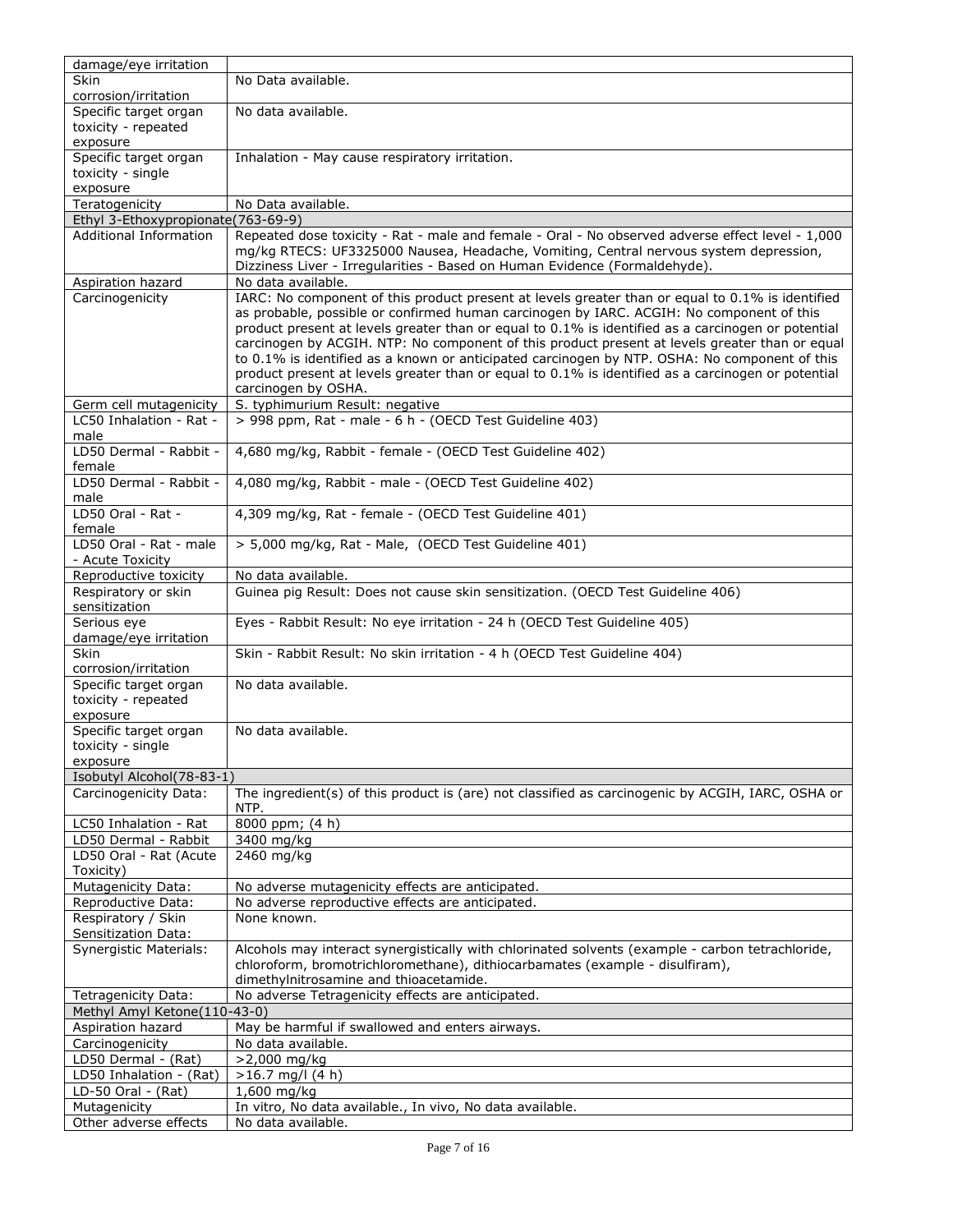| Repeated dose toxicity               | No data available.                                                                                                                                                                             |
|--------------------------------------|------------------------------------------------------------------------------------------------------------------------------------------------------------------------------------------------|
| Reproductive toxicity                | No data available.                                                                                                                                                                             |
| Respiratory or skin<br>sensitization | Skin Sensitization:, (Mouse) - non-sensitizing.                                                                                                                                                |
| Serious eye<br>damage/eye irritation | (Rabbit, 24 h): slight.                                                                                                                                                                        |
| <b>Skin</b><br>corrosion/irritation  | (Rabbit, 24 h): moderate.                                                                                                                                                                      |
| Specific target organ                | No data available.                                                                                                                                                                             |
| toxicity - repeated                  |                                                                                                                                                                                                |
| exposure<br>Specific target organ    | No data available.                                                                                                                                                                             |
| toxicity - single                    |                                                                                                                                                                                                |
| exposure                             |                                                                                                                                                                                                |
| n-Butyl Acetate (123-86-4)           |                                                                                                                                                                                                |
| Aspiration hazard                    | No data available.                                                                                                                                                                             |
| Carcinogenicity                      | No data available.                                                                                                                                                                             |
| Inhalation                           | No data available.                                                                                                                                                                             |
| LD-50 Dermal -<br>(Rabbit)           | $> 16$ ml/kg                                                                                                                                                                                   |
| LD-50 Oral - $(Rat)$                 | 14,130 mg/kg                                                                                                                                                                                   |
| Mutagenicity                         | In vitro: No data available. In vivo: No data available.                                                                                                                                       |
| Other adverse effects:               | No data available.                                                                                                                                                                             |
| Repeated dose toxicity               | No data available.                                                                                                                                                                             |
| Reproductive toxicity                | No data available.                                                                                                                                                                             |
| Respiratory or skin                  | Skin Sensitization:, (Guinea Pig) - non-sensitizing.                                                                                                                                           |
| sensitization                        |                                                                                                                                                                                                |
| Serious eye                          | (Rabbit, 24 h): none                                                                                                                                                                           |
| damage/eye irritation                |                                                                                                                                                                                                |
| Skin                                 | (Rabbit, 24 h): none                                                                                                                                                                           |
| corrosion/irritation                 |                                                                                                                                                                                                |
| Specific target organ                | No data available.                                                                                                                                                                             |
| toxicity - repeated                  |                                                                                                                                                                                                |
| exposure                             |                                                                                                                                                                                                |
| Specific target organ                | Narcotic effect.                                                                                                                                                                               |
| toxicity - single                    |                                                                                                                                                                                                |
| exposure                             |                                                                                                                                                                                                |
| P.M. Acetate(108-65-6)               |                                                                                                                                                                                                |
| Aspiration hazard                    | No data available.                                                                                                                                                                             |
| Carcinogenicity                      | No data available.                                                                                                                                                                             |
| LC50 - Inhalation Rat                | >4345 ppm (Rat, 6 h)                                                                                                                                                                           |
| LD50 - Dermal - Rabbit               | >5000 mg/kg                                                                                                                                                                                    |
| LD50 - Oral - Rat                    | 6,190 mg/kg                                                                                                                                                                                    |
| Mutagenicity                         | In vitro: No data available. In vivo: No data available.                                                                                                                                       |
| Other adverse effects                | No data available.                                                                                                                                                                             |
| Repeated dose toxicity               | No data available.                                                                                                                                                                             |
| Reproductive toxicity.               | No data available.                                                                                                                                                                             |
| Respiratory or skin<br>sensitization | Skin Sensitization:, (Guinea Pig) - non-sensitizing                                                                                                                                            |
| Serious eye                          | (Rabbit): very slight                                                                                                                                                                          |
| damage/eye irritation                |                                                                                                                                                                                                |
| Skin                                 | Specified substance(s) 2-methoxy-1-methylethyl acetate (Rabbit, 4 h): none (Rabbit, 24 h):                                                                                                     |
| corrosion/irritation                 | none.                                                                                                                                                                                          |
| Specific target organ                | No data available.                                                                                                                                                                             |
| toxicity - repeated                  |                                                                                                                                                                                                |
| exposure<br>Specific target organ    |                                                                                                                                                                                                |
|                                      |                                                                                                                                                                                                |
|                                      | No data available.                                                                                                                                                                             |
| toxicity - single                    |                                                                                                                                                                                                |
| exposure                             |                                                                                                                                                                                                |
| Phenylethane(100-41-4)               |                                                                                                                                                                                                |
| Aspiration toxicity                  | May be fatal if swallowed and enters airways.                                                                                                                                                  |
| Carcinogenicity                      | Species: mouse, (male and female) Application Route: Inhalation Exposure time: 103 wk                                                                                                          |
|                                      | Activity duration: 6 h Dose: 0, 75, 250, 750 ppm Frequency of Treatment: 5 days/week NOAEL:                                                                                                    |
|                                      | 250 ppm Method: OECD Test Guideline 453 Result: evidence of carcinogenic activity Symptoms:                                                                                                    |
|                                      | increased incidences of alveolar/bronchiolar neoplasms, increase incidence of hepatocellular<br>carcinomas GLP: yes Carcinogenicity - Assessment : Carcinogenicity classification not possible |
|                                      | from current data.                                                                                                                                                                             |
| Germ cell mutagenicity               | Genotoxicity in vitro, Test Type: Chromosome aberration test in vitro Test species: Chinese<br>hamster ovary (CHO) Metabolic activation: with and without metabolic activation Method: OECD    |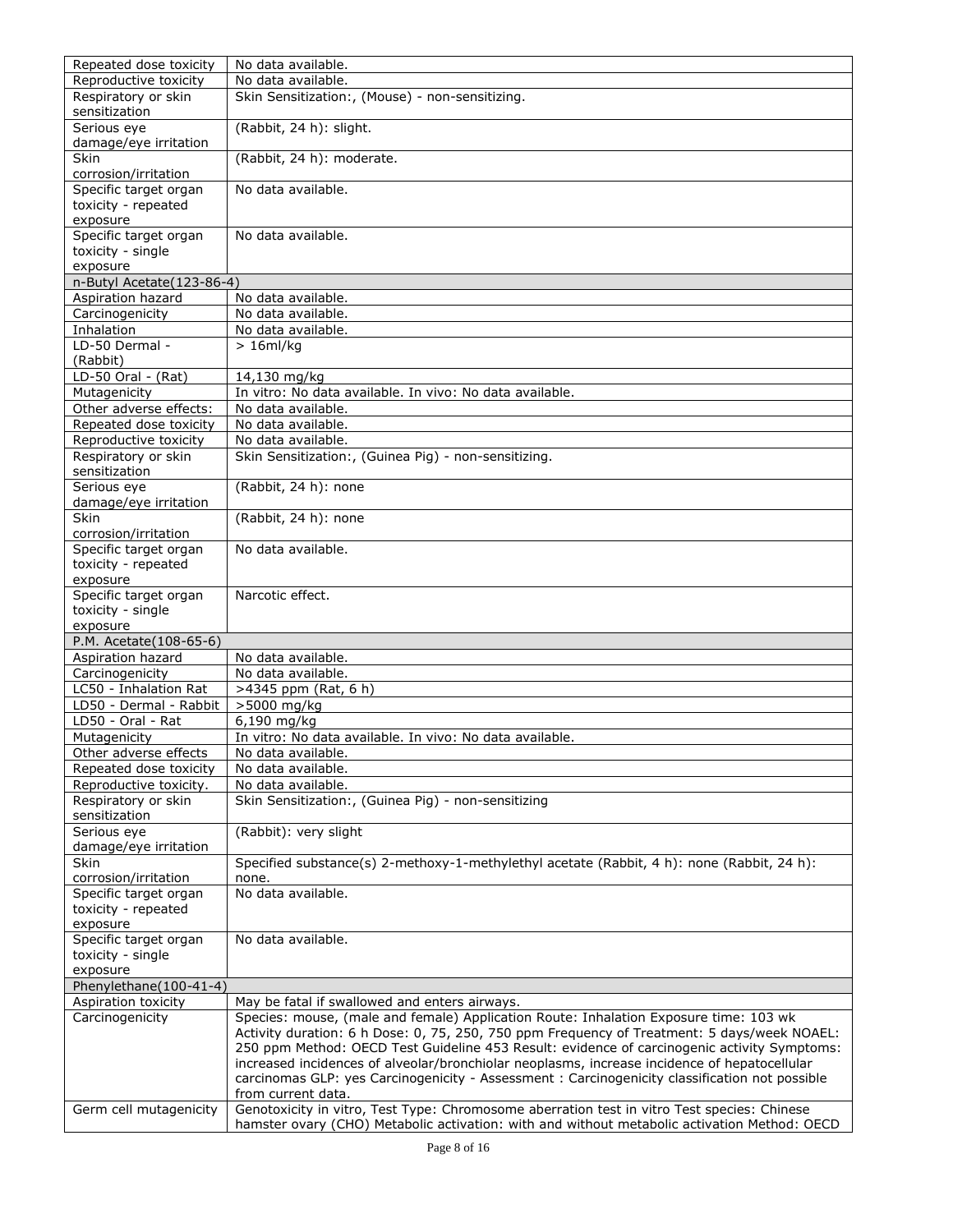|                                      | Test Guideline 473 Result: negative GLP: no : Test Type: Mammalian cell gene mutation assay                                                                                                      |
|--------------------------------------|--------------------------------------------------------------------------------------------------------------------------------------------------------------------------------------------------|
|                                      | Test species: mouse lymphoma cells Metabolic activation: with and without metabolic activation                                                                                                   |
|                                      | Method: OECD Test Guideline 476 Result: negative GLP: yes Genotoxicity in vivo: Test Type:                                                                                                       |
|                                      | In vivo micronucleus test species: mouse (male) Application Route: Oral Method: OECD Test                                                                                                        |
|                                      | Guideline 474 Result: negative GLP: yes Test Type: DNA damage and/or repair Test species:                                                                                                        |
|                                      | mouse (male and female)Application Route: Inhalation Method: OECD Test Guideline 486<br>Result: negative GLP: yes Germ cell mutagenicity Assessment : In vivo tests did not show                 |
|                                      | mutagenic effects                                                                                                                                                                                |
| LC50 (Mouse, Male)                   | 10 mg/l Assessment: The component/mixture is moderately toxic after short term inhalation.                                                                                                       |
| LD50 (rabbit)                        | 15,433 mg/kg                                                                                                                                                                                     |
| Repeated dose toxicity               | Species: rat, male and female NOAEL: 75 mg/kg Application Route: Oral Exposure time: 28 d                                                                                                        |
|                                      | Dose: 75, 250 and 750 mg/kg bw/day Method: OECD Test Guideline 407 GLP: yes Symptoms:<br>Increased kidney and liver weights                                                                      |
| Reproductive toxicity                | Effects on fertility: Test Type: One generation study Species: rat, male and female Application                                                                                                  |
|                                      | Route: Inhalation Dose: 0, 100, 500 and 1000 ppm Duration of Single Treatment: 6 h General                                                                                                       |
|                                      | Toxicity - Parent: NOAEC: 1,000 ppm General Toxicity F1: NOAEC: 100 ppm Symptoms:                                                                                                                |
|                                      | Reduced fetal weight. Reduced offspring weight gain. Method: OECD Test Guideline 415 Result:                                                                                                     |
|                                      | No reproductive effects. GLP: yes Effects on fetal development : Species: rat Application Route:                                                                                                 |
|                                      | Inhalation Dose: 0, 100, 500, 1000, 2000 ppm Duration of Single Treatment: 15 d General                                                                                                          |
|                                      | Toxicity Maternal: NOAEC: 500 ppm Teratogenicity: NOAEC: 2,000 ppm Developmental Toxicity:                                                                                                       |
|                                      | NOAEC: 500 ppm Symptoms: Reduced body weight Method: OECD Test Guideline 414 Result:                                                                                                             |
|                                      | Developmental toxicity occurred at maternal toxicity dose levels GLP: No data available                                                                                                          |
|                                      | Reproductive toxicity - Assessment: No toxicity to reproduction Did not show teratogenic effects                                                                                                 |
| Respiratory or skin                  | in animal experiments.<br>Remarks: No data available                                                                                                                                             |
| sensitization                        |                                                                                                                                                                                                  |
| Serious eye                          | Species: rabbit Result: Mild eye irritation Remarks: No data available                                                                                                                           |
| damage/eye irritation<br>Skin        |                                                                                                                                                                                                  |
| corrosion/irritation                 | Species: rabbit Result: Mild skin irritation                                                                                                                                                     |
| STOT - repeated                      | Target Organs: Auditory system Assessment: May cause damage to organs through prolonged                                                                                                          |
| exposure                             | or repeated exposure., The substance or mixture is classified as specific target organ toxicant,                                                                                                 |
|                                      | repeated exposure, category 2.                                                                                                                                                                   |
| STOT - single exposure               | No data available.                                                                                                                                                                               |
| Titanium Dioxide(13463-67-7)         |                                                                                                                                                                                                  |
|                                      |                                                                                                                                                                                                  |
| Carcinogenicity                      | In lifetime inhalation studies rats were exposed for 2 years to respectively 10, 50, 250 mg/m3 of                                                                                                |
| Dermal ALD (rabbit)                  | respirable Ti02.<br>$>10000$ mg/m3                                                                                                                                                               |
| Eye irritation                       | slight irritation                                                                                                                                                                                |
| Inhalation 4 h ALC                   | >6.82 mg/l                                                                                                                                                                                       |
| ORAL ALD (rat)                       | >2400 mg/kg                                                                                                                                                                                      |
| Sensitsation                         | Did not cause sensitsation on laboratory animals.                                                                                                                                                |
| Skin irritation                      | slight irritation                                                                                                                                                                                |
| Xylene(1330-20-7)                    |                                                                                                                                                                                                  |
| Acute dermal toxicity                | Acute toxicity estimate : 1,100 mg/kg Method: Expert judgment.                                                                                                                                   |
| Acute inhalation<br>toxicity         | Acute toxicity estimate, 4631 ppm Exposure time, 4 h Test atmosphere: gas Method; Calculation<br>method.                                                                                         |
| Acute toxicity Product               | Acute oral toxicity : Acute toxicity estimate : 3,523 mg/kg Method: Calculation method.                                                                                                          |
| <b>Aspiration Toxicity</b>           | May be fatal if swallowed and enters airways.                                                                                                                                                    |
| Carcinogenicity                      | Species: mouse, (male and female) Application Route: Oral Exposure time: 103 wk Dose: 0, 500                                                                                                     |
|                                      | or 1000 mg/kg Frequency of Treatment: 5 days/week Method: Directive 67/548/EEC, Annex V,                                                                                                         |
|                                      | B.32. Result: did not display carcinogenic properties GLP: No data available, Carcinogenicity -                                                                                                  |
|                                      | Assessment: Animal testing did not show any carcinogenic effects.                                                                                                                                |
| Germ cell mutagenicity               | Test Type: Chromosome aberration test in virto. Test Species: Chinese hamster ovary (CHO)                                                                                                        |
|                                      | Metabolic Activation: With and without metabolic activation. Method Mutagenicity (in vitro                                                                                                       |
|                                      | mammalian cytogenetic test) Result: Negative. Test Type: Sistrer chromatic exchange assay in                                                                                                     |
|                                      | mammalian cells.                                                                                                                                                                                 |
| Germ cell mutagenicity<br>Assessment | Animal testing did not show any mutagenic effects.                                                                                                                                               |
| LC50 (rat, male)                     | 6700 ppm Exposure time: 4 h Method: Directive 67/548/EEC, Annex V, B.2. GLP: No data                                                                                                             |
| Inhalation                           | available Assessment: The substance or mixture is classified as specific target organ toxicant,                                                                                                  |
|                                      | single exposure, category 3 with respiratory tract irritation. Remarks: Acutely Toxic Category 4                                                                                                 |
| LC50 (rat, male) Oral                | 3,523 mg/kg Method: EU Method B.1 (Acute Toxicity, Oral) Target Organs: Kidney, Bladder GLP:                                                                                                     |
|                                      | no                                                                                                                                                                                               |
| Repeated dose toxicity               | Species: rat, male and female NOAEL: 250 mg/kg Application Route: Oral Exposure time: 103                                                                                                        |
|                                      | wk Number of exposures: 5 d/wk Dose: 0, 250 or 500 mg/kg Assessment: The substance or                                                                                                            |
|                                      | mixture is classified as specific target organ toxicant, repeated exposure, category 2.                                                                                                          |
| Reproductive toxicity                | Effects on fertility: Test Type: Two-generation study Species: rat, male and female Application<br>Route: Inhalation Dose: 0, 25, 100 and 500 ppm Duration of Single Treatment: 6 h Frequency of |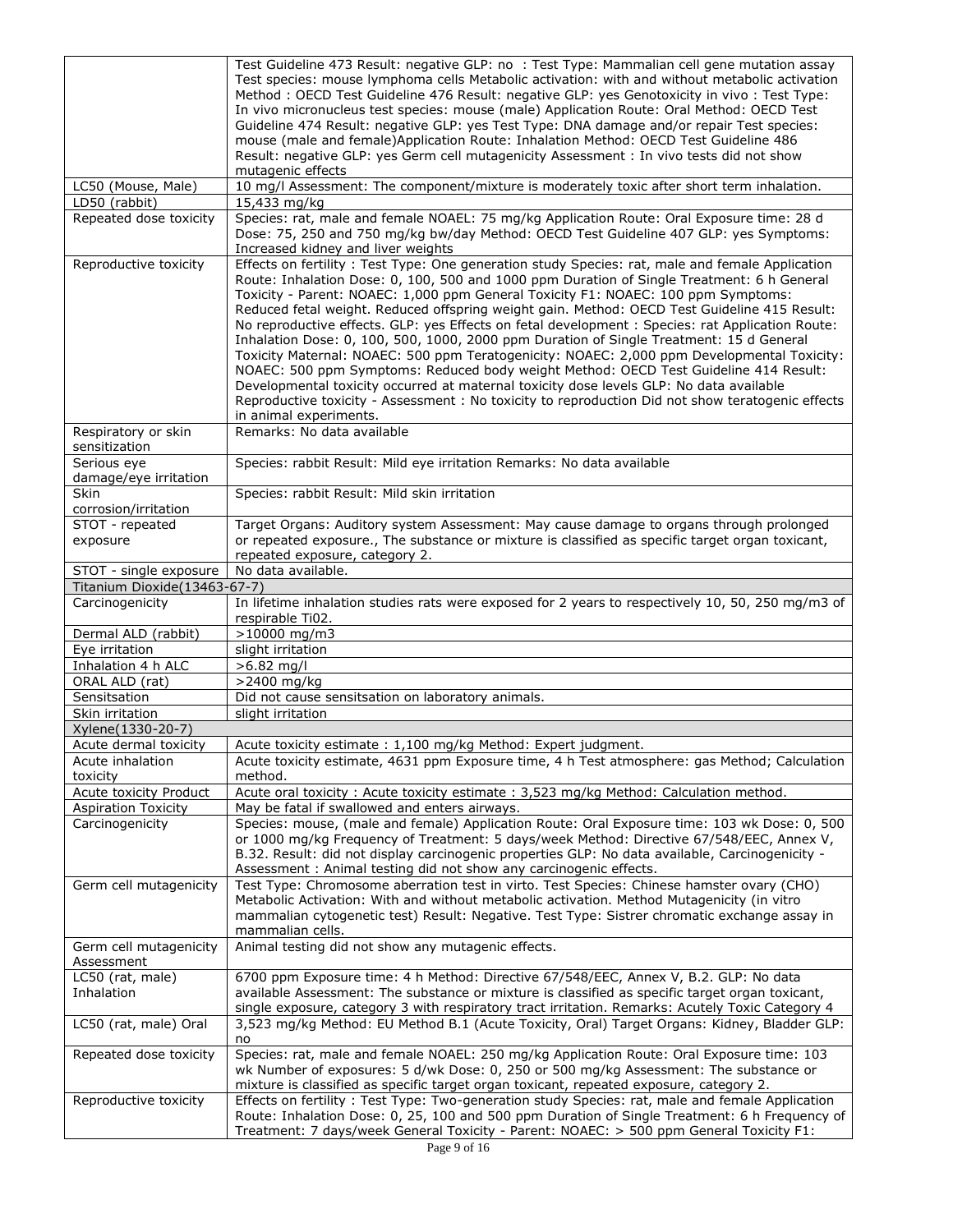|                        | NOAEC: > 500 ppm Early Embryonic Development: NOAEC: > 500 ppm Result: No reproductive<br>effects. Effects on fetal development : Species: rat Application Route: Inhalation Dose: 0, 100,<br>500, 1000 or 2000 ppm Duration of Single Treatment: 14 d Frequency of Treatment: 6 hr/day<br>General Toxicity Maternal: NOAEC: 500 ppm Teratogenicity: NOAEC: > 2,000 Developmental<br>Toxicity: NOAEC: 100 ppm Result: No teratogenic effects., Developmental toxicity occurred at<br>maternal toxicity dose levels Reproductive toxicity - Assessment : Animal testing did not show |
|------------------------|-------------------------------------------------------------------------------------------------------------------------------------------------------------------------------------------------------------------------------------------------------------------------------------------------------------------------------------------------------------------------------------------------------------------------------------------------------------------------------------------------------------------------------------------------------------------------------------|
|                        | any effects on fertility. Damage to fetus not classifiable                                                                                                                                                                                                                                                                                                                                                                                                                                                                                                                          |
| Respiratory or skin    | Remarks: No data available                                                                                                                                                                                                                                                                                                                                                                                                                                                                                                                                                          |
| sensitization          |                                                                                                                                                                                                                                                                                                                                                                                                                                                                                                                                                                                     |
| Serious eye            | Species: rabbit Result: Mild eye irritation                                                                                                                                                                                                                                                                                                                                                                                                                                                                                                                                         |
| damage/eye irritation  |                                                                                                                                                                                                                                                                                                                                                                                                                                                                                                                                                                                     |
| <b>Skin</b>            | Species: rabbit Exposure time: 24 h Result: Irritating to skin Remarks: Skin irritation, Category                                                                                                                                                                                                                                                                                                                                                                                                                                                                                   |
| corrosion/irritation   |                                                                                                                                                                                                                                                                                                                                                                                                                                                                                                                                                                                     |
| STOT - repeated        | Target Organs: Liver, Kidney, Central nervous system Assessment: May cause damage to                                                                                                                                                                                                                                                                                                                                                                                                                                                                                                |
| exposure               | organs through prolonged or repeated exposure.                                                                                                                                                                                                                                                                                                                                                                                                                                                                                                                                      |
| STOT - single exposure | No data available.                                                                                                                                                                                                                                                                                                                                                                                                                                                                                                                                                                  |

### **12. ECOLOGICAL INFORMATION**

| Aluminum Hydroxide(21645-51-2)      |                                                                                                      |  |
|-------------------------------------|------------------------------------------------------------------------------------------------------|--|
| Bioaccumulative                     | Inert material.                                                                                      |  |
| potential                           |                                                                                                      |  |
| EC50 - Daphnia -                    | >10,000 mg/l, Daphnia magna (Water flea) (OECD Test Guideline 202)                                   |  |
| Toxicity to daphnia and             |                                                                                                      |  |
| other aquatic                       |                                                                                                      |  |
| invertebrates                       |                                                                                                      |  |
| EC50 - Fish - Toxicity              | >10,000 mg/l, Fish                                                                                   |  |
| to fish                             |                                                                                                      |  |
| Mobility in soil                    | Inert material.                                                                                      |  |
| NOEC - Toxicity to                  | >0.004 mg/l, 72 h, Pseudokirchneriella subcapitata (algae) - (OECD Test Guideline 201)               |  |
| algae                               |                                                                                                      |  |
| Other adverse effects               | None known.                                                                                          |  |
| Persistence and                     | Non-degradable                                                                                       |  |
| degradability                       |                                                                                                      |  |
| Amorphous Silica(7631-86-9)         |                                                                                                      |  |
| Additional ecological               | General notes: Do not allow product to reach ground water, water course or sewage system.            |  |
| information                         |                                                                                                      |  |
| Bioaccumulative                     | No further revelent information available.                                                           |  |
| potential                           |                                                                                                      |  |
| EC50 - Algae                        | >10000 mg/l (Scenedesmus subspicatus) (72 h) (OCED 201) comparable substance                         |  |
| EC50 - Daphnia magna                | >1000 mg/l (Daphnia magna) (24 h) (OCED 202)                                                         |  |
| LCO - Zebra fish                    | 10000 mg/l (zebra fish) (96 h) (static) (OCED203)                                                    |  |
| Mobility in soil                    | No further revelent information available.                                                           |  |
| Persistence and                     | The product is chemically and biologically inert. By the insolubility in water there is a separation |  |
| degrability                         | at every filtration and sedimentation process.                                                       |  |
| Carbon Black (1333-86-4)            |                                                                                                      |  |
| Behavior in water                   | Activated sludge, EC0 (3 h) > 800 mg/L. DEV L3 (TTC test)                                            |  |
| treatment plants<br>Bioaccumulation | Potential bioaccumulation is not expected because of the physicochemical properties of the           |  |
| Potential                           | substance                                                                                            |  |
| EC50 (Scenedesmus                   | > 10,000 mg/L, OECD (Guideline 201)                                                                  |  |
| subspicatus)                        |                                                                                                      |  |
| EC50 Daphnia magna                  | >5600 mg/l (24 h) OECD (Guideline 202)                                                               |  |
| (waterflea)                         |                                                                                                      |  |
| Environmental fate                  | Carbon black is an inert solid, stable and insoluble in water or organic solvents. Its vapor         |  |
|                                     | pressure is negligible. Based on these properties it is expected that carbon black will not occur in |  |
|                                     | air or water in relevant amounts. Also potential for distribution via water or air can be dismissed. |  |
|                                     | The deposition in soil or sediments is therefore the most relevant compartment of fate in the        |  |
|                                     | environment.                                                                                         |  |
| LC50 Brachydanio reio               | >1000 mg/l (96 h) OECD (Guideline 203)                                                               |  |
| (zebrafish)                         |                                                                                                      |  |
| NOEC <sub>50</sub>                  | > 10,000 mg/L, OECD (Guideline 201)                                                                  |  |
| (Scenedesmus                        |                                                                                                      |  |
| subspicatus)                        |                                                                                                      |  |
| Dibutyltin Dilaurate(77-58-7)       |                                                                                                      |  |
| Aquatic toxicity                    | No data is available on the product itself.                                                          |  |
| Bioaccumulation                     | No data is available on the product itself.                                                          |  |
| EC50 - Daphnia                      | 2.28 mg/l, Species : Daphnia magna.                                                                  |  |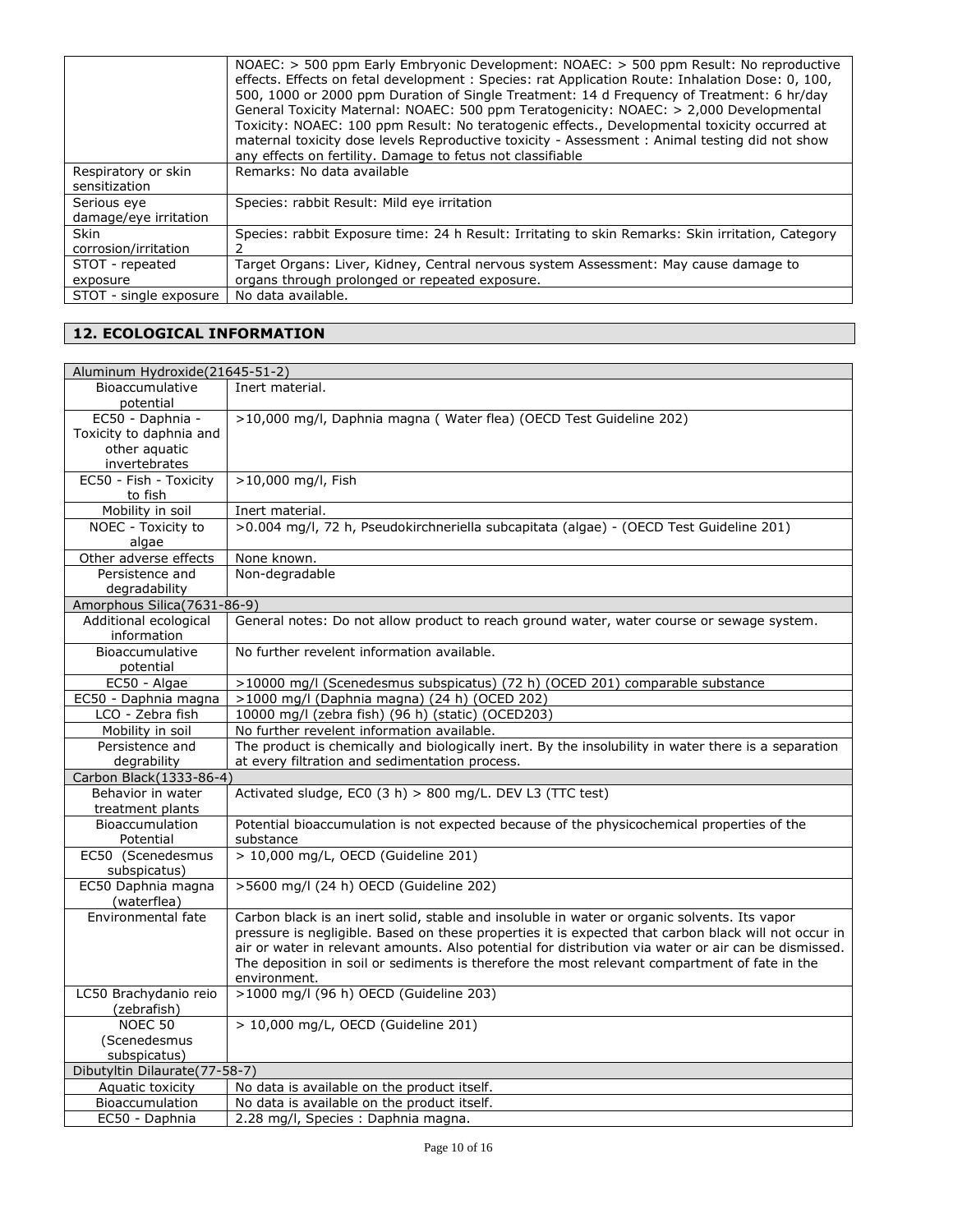| LC50 - Fish                                    | 2 mg/l, Species: Fish.                                                                          |  |
|------------------------------------------------|-------------------------------------------------------------------------------------------------|--|
| Mobility                                       | No data available.                                                                              |  |
| Persistence and                                | Biodegradability: No data is available on the product itself.                                   |  |
| degradability                                  |                                                                                                 |  |
| Toxicity to other<br>organisms                 | No data available.                                                                              |  |
|                                                | Dipropylene Glycol Methyl Ether Acetate(88917-22-0)                                             |  |
| Bioaccumulative                                | No Data available.                                                                              |  |
| potential                                      |                                                                                                 |  |
| Mobility in soil                               | No Data available.                                                                              |  |
| Other adverse effects                          | No Data available.                                                                              |  |
| PBT and vPvB                                   | No Data available.                                                                              |  |
| assessment                                     |                                                                                                 |  |
| Persistence and                                | No Data available.                                                                              |  |
| degradability                                  |                                                                                                 |  |
| Toxicity<br>Ethyl 3-Ethoxypropionate(763-69-9) | No Data available.                                                                              |  |
| Bioaccumulative                                | No data available.                                                                              |  |
| potential                                      |                                                                                                 |  |
| EC50 - Daphnia magna                           | 785 mg/l - 48 h, Daphnia magna (Water flea) - (OECD Test Guideline 202)                         |  |
| EC50 - Daphnia magna                           | >479.7 mg/l - 48 h, Toxicity to daphnia and other aquatic invertebrates Immobilization - (OECD  |  |
| - Toxicity to daphnia                          | Test Guideline 202)                                                                             |  |
| and other aquatic                              |                                                                                                 |  |
| invertebrates                                  |                                                                                                 |  |
| Immobilization                                 |                                                                                                 |  |
| EC50 - Selenastrum                             | >114.86 mg/l - 72 h, Selenastrum capricornutum (green algae) - (OECD Test Guideline 201)        |  |
| capricornutum -                                |                                                                                                 |  |
| Toxicity to algae<br>IC50 - other              | >5,000 mg/l - 16 h, other microorganisms                                                        |  |
| microorganisms -                               |                                                                                                 |  |
| Toxicity to bacteria                           |                                                                                                 |  |
| LC50 - Pimephales                              | 45.3 mg/l - 96 h, Pimephales promelas (fathead minnow) - (OECD Test Guideline 203)              |  |
| promelas                                       |                                                                                                 |  |
| LC50 - Pimephales                              | 55.3 mg/l - 96 h, Pimephales promelas (fathead minnow) - (OECD Test Guideline 203)              |  |
| promelas - Toxicity to                         |                                                                                                 |  |
| fish                                           |                                                                                                 |  |
| Mobility in soil                               | No data available.                                                                              |  |
| Other adverse effects                          | An environmental hazard cannot be excluded in the event of unprofessional handling or disposal. |  |
| Persistence and                                | Harmful to aquatic life.<br>No data available.                                                  |  |
| degradability                                  |                                                                                                 |  |
| Results of PBT and                             | PBT/vPvB assessment not available as chemical safety assessment not required/not conducted.     |  |
| vPvB assessment                                |                                                                                                 |  |
| Isobutyl Alcohol(78-83-1)                      |                                                                                                 |  |
| Chronic                                        | No data available.                                                                              |  |
| Degradability /                                | Evaluation: Not readily biodegradable (by OECD criteria).                                       |  |
| Persistence; Biological                        |                                                                                                 |  |
| / A biological                                 |                                                                                                 |  |
| Degradation<br>EC50 - Aquatic Plants           | >100 mg/l (72 h) The product has not been tested. The statement has been derived from           |  |
|                                                | properties of the individual components.                                                        |  |
| EC50 - Daphnia - Acute                         | >100 mg/l (48 h) The product has not been tested. The statement has been derived from           |  |
|                                                | properties of the individual components.                                                        |  |
| LC50 - Fish - Acute                            | >100 mg/l (96 h) The product has not been tested. The statement has been derived from           |  |
|                                                | properties of the individual components.                                                        |  |
| Microorganisms                                 | Toxicity to microorganisms: bacteria EC10 (17 h): >750 mg/l. The product has not been tested.   |  |
|                                                | The statement has been derived from properties of the individual components.                    |  |
| Methyl Amyl Ketone(110-43-0)                   |                                                                                                 |  |
| Aquatic invertebrates                          | No data available.                                                                              |  |
| Bioaccumulative                                | No data available.                                                                              |  |
| potential<br>Chronic Toxicity (Fish)           | No data available.                                                                              |  |
| ErC50 (Selenastrum                             | 98.2 mg/l, 72 h                                                                                 |  |
| capricornutum)                                 |                                                                                                 |  |
| LC50 (Fathead                                  | 131 mg/l, (96 h)                                                                                |  |
| Minnow) Acute toxicity                         |                                                                                                 |  |
| Mobility in soil                               | No data available.                                                                              |  |
| Persistence and                                | 69 % (28 d, Ready Biodegradability - CO2 in Sealed Vessels (Headspace Test)). Biological        |  |
| degradability                                  | Oxygen Demand BOD-5: 1,770 mg/g BOD-20: 2,000 mg/g , Chemical Oxygen Demand: 2,420              |  |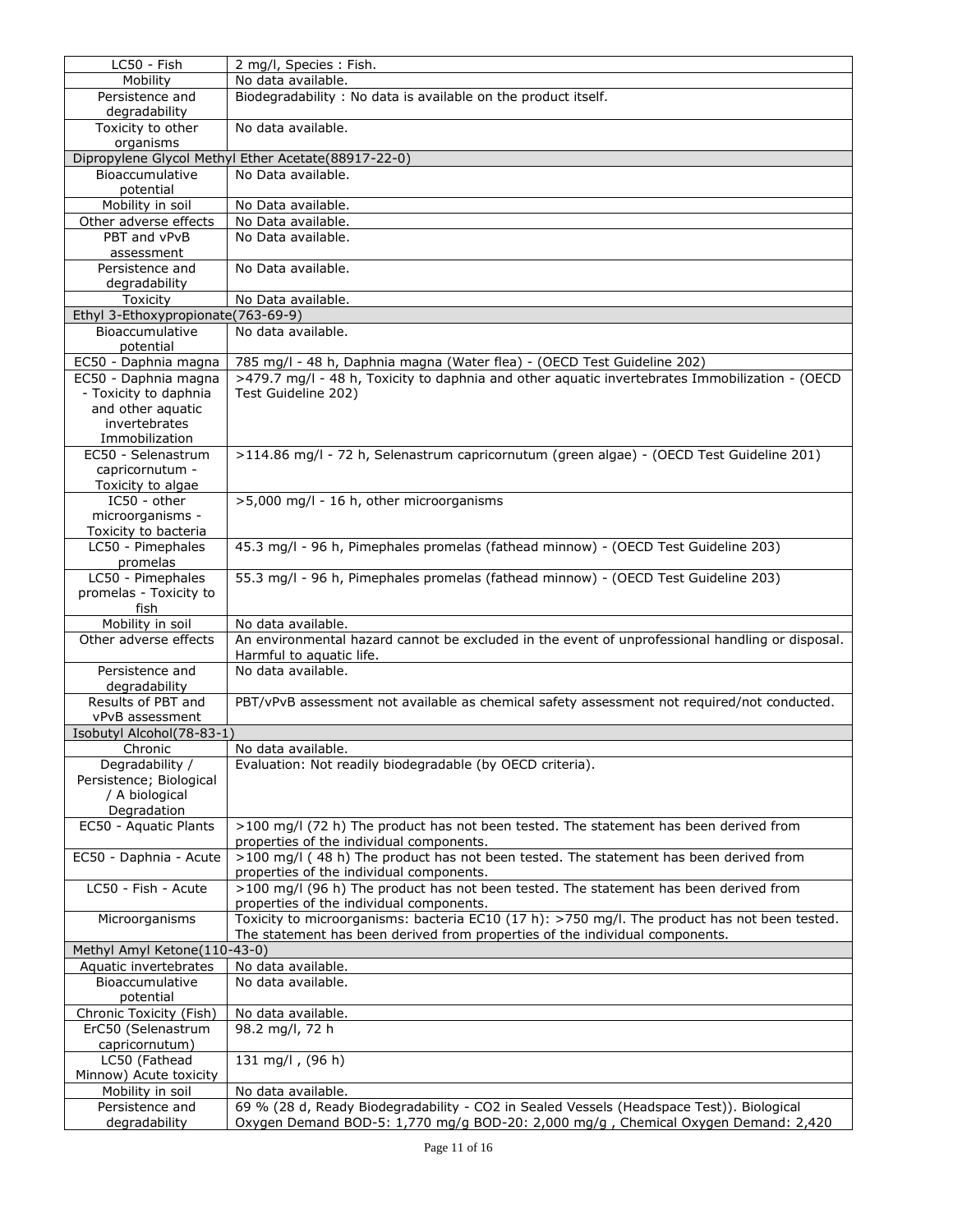|                                                     | mg/g, BOD/COD ratio No data available.                                                                                                                                                      |
|-----------------------------------------------------|---------------------------------------------------------------------------------------------------------------------------------------------------------------------------------------------|
| Results of PBT and                                  | No data available.                                                                                                                                                                          |
| vPvB assessment                                     |                                                                                                                                                                                             |
| n-Butyl Acetate(123-86-4)                           |                                                                                                                                                                                             |
| Bioaccumulative<br>potential                        | No data available.                                                                                                                                                                          |
| <b>Chronic Toxicity</b>                             | Fish: No data available. Aquatic invertebrates: No data available. Toxicity to Aquatic Plants: No<br>data available.                                                                        |
| LC-50 (Fathead<br>Minnow) Acute Toxicity            | 18 mg/l, (96 h)                                                                                                                                                                             |
| LC-50 (Water Flea)<br>Aquatic invertebrates         | 44 mg/l, (48 h)                                                                                                                                                                             |
| Mobility in soil                                    | Known or predicted distribution to environmental compartments: No data available.                                                                                                           |
| Other adverse effects                               | No data available.                                                                                                                                                                          |
| Persistence and                                     | 83 % (28 d), Biological Oxygen Demand: BOD-5: 730 mg/g, Chemical Oxygen Demand: 1,010                                                                                                       |
| degradability                                       | mg/g, BOD/COD ratio: 72 %.                                                                                                                                                                  |
| Results of PBT and                                  | No data available.                                                                                                                                                                          |
| vPvB assessment                                     |                                                                                                                                                                                             |
| P.M. Acetate(108-65-6)                              |                                                                                                                                                                                             |
| Aquatic invertebrates                               | NOEC (daphnia, 21 d): > = 100 mg/l EC-50 (daphnia, 21 d): > 100 mg/l                                                                                                                        |
| Bioaccumulative<br>potential                        | No data available.                                                                                                                                                                          |
| Biological Oxygen                                   | 363 mg/g 1,050 mg/g                                                                                                                                                                         |
| Demand                                              |                                                                                                                                                                                             |
| Chemical Oxygen<br>Demand                           | No data available.                                                                                                                                                                          |
| Chronic Toxicity Fish                               | LC-50 (Oryzias latipes, 14 d): 63.5 mg/l NOEC (Oryzias latipes, 14 d): 47.5 mg/l                                                                                                            |
| LC50 - Daphnoid -                                   | 408 mg/l (48 h)                                                                                                                                                                             |
| Aquatic invertebrates                               |                                                                                                                                                                                             |
| LC50 - Fathead Minnow<br>- Toxicity to Fish         | 161 mg/l (96 h)                                                                                                                                                                             |
| Mobility in soil                                    | No data available.                                                                                                                                                                          |
| Other adverse effects                               | No data available.                                                                                                                                                                          |
| Persistence and                                     | Biodegradation - 90 % (28 d, Ready Biodegradability: CO2 Evolution Test) Readily biodegradable                                                                                              |
| degradability                                       |                                                                                                                                                                                             |
| Results of PBT and<br>vPvB assessment               | No data available.                                                                                                                                                                          |
| Toxicity to Aquatic                                 | EC-50 (Selenastrum capricornutum, 96 h): > 1,000 mg/l NOEC (Selenastrum capricornutum, 96                                                                                                   |
| Plants                                              | h): $> = 1,000$ mg/l                                                                                                                                                                        |
| Phenylethane(100-41-4)                              |                                                                                                                                                                                             |
| Bioaccumulative<br>potential                        | Partition coefficient: noctanol/water : log Pow: 2.92                                                                                                                                       |
| EC50 (Daphnia magna<br>(Water flea))                | 1.8 mg/l Exposure time: 48 h Test Type: static test                                                                                                                                         |
| <b>EC50</b><br>(Pseudokirchneriella<br>subcapitata) | 5.4 mg/l Exposure time: 72 h Test Type: static test Analytical monitoring: yes Method: Static<br>GLP: yes                                                                                   |
| LC50 (Oncorhynchus                                  | 4.2 mg/l Exposure time: 96 h Test Type: semi-static test                                                                                                                                    |
| mykiss (rainbow<br>trout))                          |                                                                                                                                                                                             |
| Mobility in soil                                    | No data available.                                                                                                                                                                          |
| Other adverse effects                               | Results of PBT and vPvB assessment : This substance is not considered to be persistent,<br>bioaccumulating nor toxic (PBT). This substance is not considered to be very persistent nor very |
|                                                     | bioaccumulating (vPvB).                                                                                                                                                                     |
| Persistence and                                     | Biodegradability: Inoculum: activated sludge Concentration: 22 mg/l Result: Readily                                                                                                         |
| degradability                                       | biodegradable. Biodegradation: 70 % Exposure time: 28 d GLP: yes                                                                                                                            |
| Toxicity to daphnia and<br>other aquatic            | (Daphnia): 3.6 mg/l Toxicity to bacteria : GLP: Remarks: No data available Ecotoxicology<br>Assessment Chronic aquatic toxicity : Harmful to aquatic life with long lasting effects.        |
| invertebrates (Chronic                              |                                                                                                                                                                                             |
| toxicity)                                           |                                                                                                                                                                                             |
| Titanium Dioxide(13463-67-7)                        |                                                                                                                                                                                             |
| LC50 fish                                           | Fathead minnow 96 h >1000 mg/l                                                                                                                                                              |
| Xylene(1330-20-7)                                   |                                                                                                                                                                                             |
| Bioaccumulative<br>potential                        | Partition coefficient: noctanol/water: log Pow: 2.77 - 3.15                                                                                                                                 |
| <b>EC50</b>                                         | 4.36 mg/l End point: Growth rate Exposure time: 73 h Test Type: static test Analytical                                                                                                      |
| (Pseudokirchneriella                                | monitoring: yes                                                                                                                                                                             |
| subcapitata)                                        |                                                                                                                                                                                             |
| IC50 (Daphnia magna                                 | 1 mg/l Exposure time: 24 h Test Type: static test Test substance: Information given is based on                                                                                             |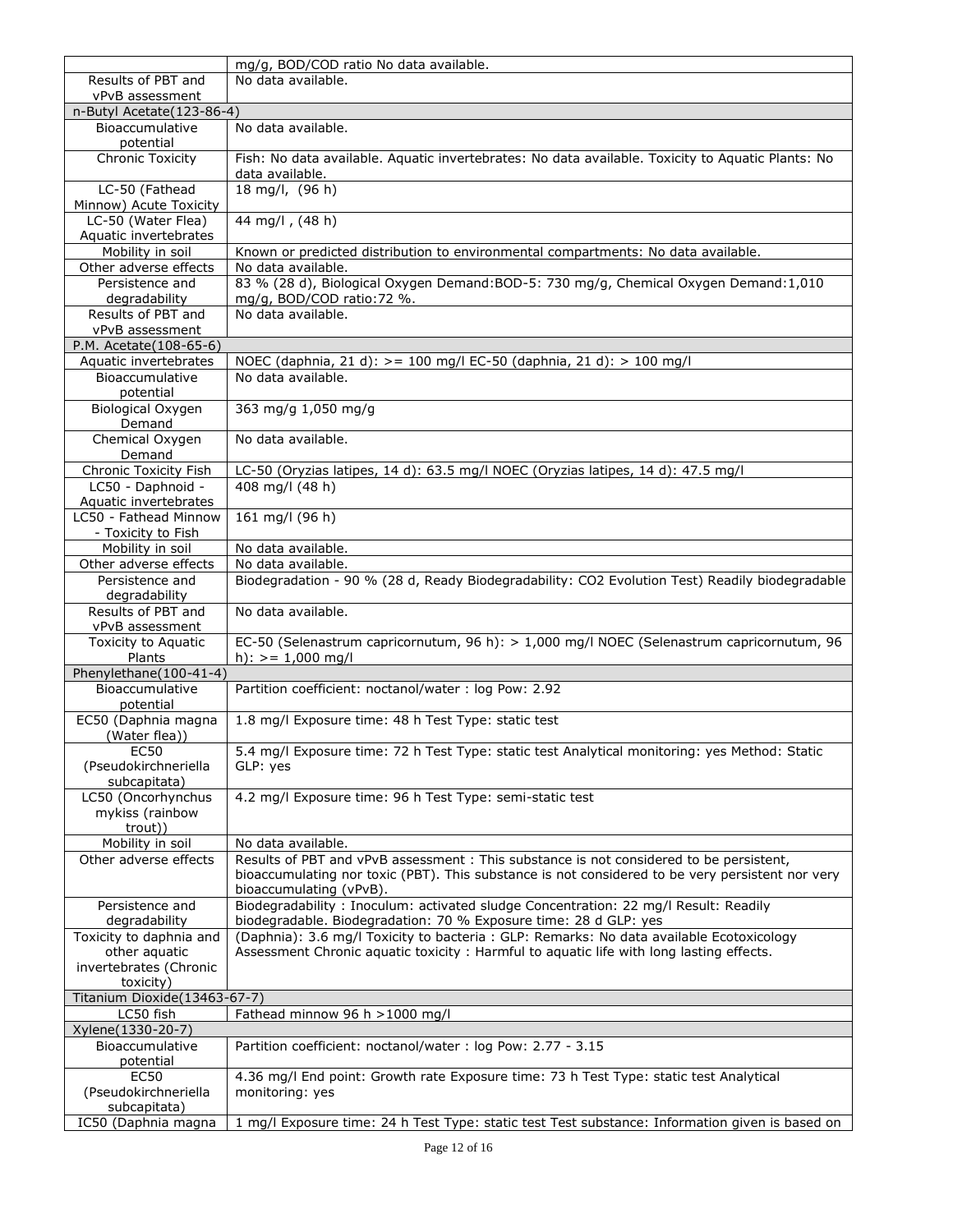| (Water flea))      | data obtained from similar substances, Method: OECD Test Guideline 202 GLP                     |
|--------------------|------------------------------------------------------------------------------------------------|
| LC50 (Oncorhynchus | 2.6 mg/l Exposure time: 96 h Test substance: Information given is based on data obtained from  |
| mykiss (rainbow    | similar substances, Method: OECD Test Guideline 203 GLP: No data available                     |
| trout))            |                                                                                                |
| Mobility in soil   | No data available.                                                                             |
| Persistence and    | Biodegradability: Inoculum: activated sludge Result: Readily biodegradable. Biodegradation: 72 |
| degradability      | % Exposure time: 20 d                                                                          |

### **13. DISPOSAL CONSIDERATIONS**

### **WASTE TREATMENT METHODS**

### **GENERAL INFORMATION :** No data available.

**DISPOSAL METHOD:** Dispose of waste and residues in accordance with Local, State, and Federal Regulations. Mix with compatible chemical which is less flammable and incenerate. Since emptied containers retain product residue, follow label warnings even after container is emptied. Residual vapors may explode on ignition; do not cut, drill, grind or weld or near this container.

### **14. TRANSPORT INFORMATION**

\***CHECK WITH YOUR CARRIER FOR ADDITIONAL RESTRICTIONS THAT MAY APPLY.**

**USDOT GROUND DOT (DEPARTMENT OF TRANSPORTATION) PROPER SHIPPING NAME (DOT) :** Paint **HAZARDS CLASS :** 3 **UN/NA NUMBER :** UN1263 **PACKING GROUP :** PG II **EMERGENCY RESPONSE GUIDE (ERG) :** 128

**IATA (AIR) DOT (INTERNATIONAL AIR TRANSPORTATION ASSOCIATION) PROPER SHIPPING NAME :** Paint **HAZARDS CLASS :** 3 **UN/NA NUMBER :** UN1263 **PACKING GROUP :** PG II **EMERGENCY RESPONSE GUIDE (ERG) :** 128

**IMDG (OCEAN) PROPER SHIPPING NAME : Paint HAZARDS CLASS :** 3 **UN/NA NUMBER :** UN1263 **PACKING GROUP :** PG II **EMERGENCY RESPONSE GUIDE (ERG) :** 128

**MARINE POLLUTANT :** No **SPECIAL PRECAUTIONS :** P210 Keep away from heat/sparks/open flames/hot surfaces. No smoking. P235 Keep cool.

### **15. REGULATORY INFORMATION**

#### **US FEDERAL REGULATIONS All ingredients in Section #3 are TSCA (Toxic Substance Control Act) listed.**

**OSHA HAZARDS :** Flammable liquid, Moderate skin irritant, Moderate eye irritant, Carcinogen. **EPCRA - Emergency CERCLA REPORTABLE QUANTITY**

| This product contains: | <b>Chemical CAS#</b> |
|------------------------|----------------------|
| n-Butyl Acetate        | 123-86-4             |
| Carbon Black           | 1333-86-4            |
| Isobutyl Alcohol       | 78-83-1              |
| Xylene                 | 1330-20-7            |
| Phenylethane           | $100 - 41 - 4$       |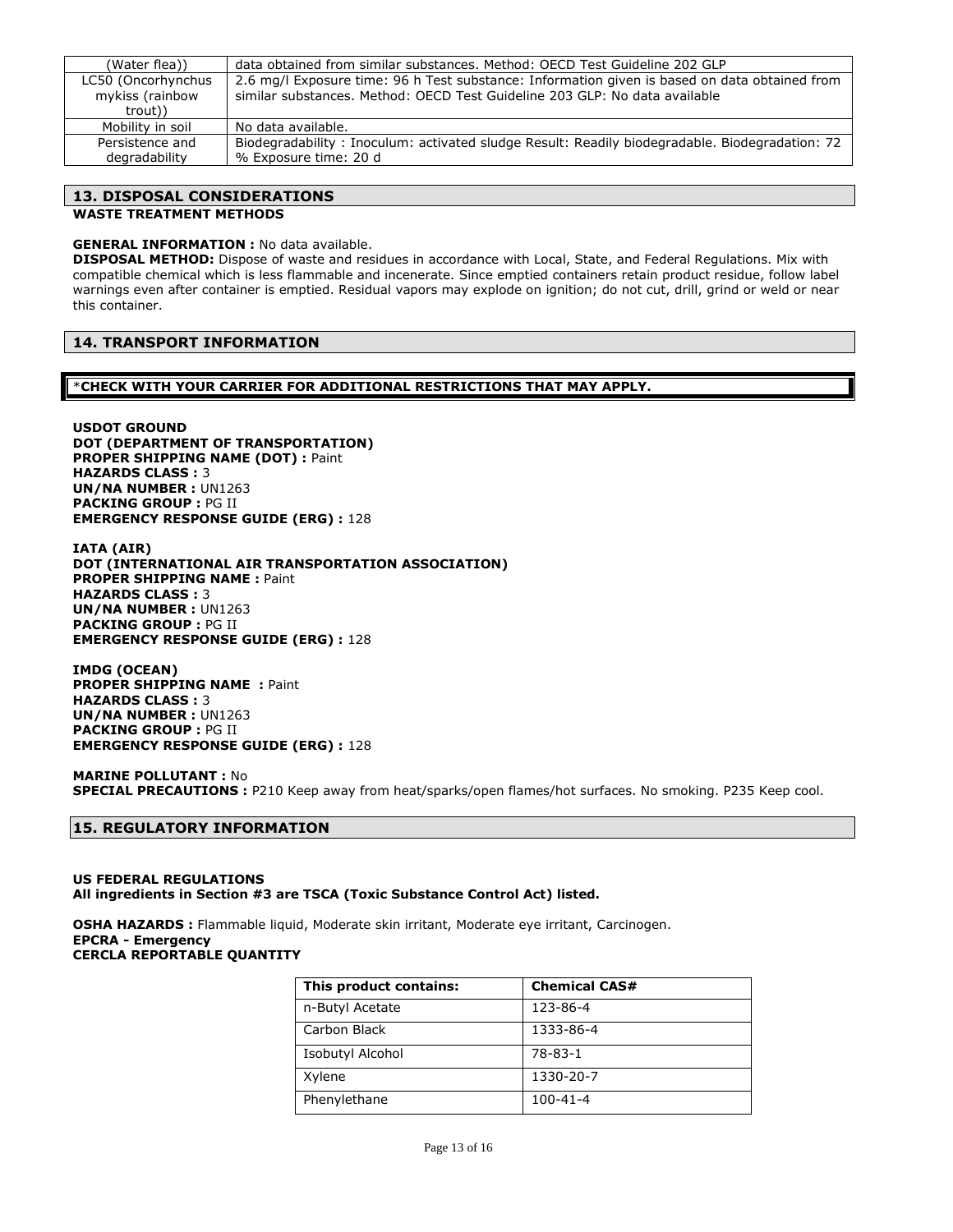**SARA 304 Extremely Hazardous Substances Reportable Quantity :** This material does not contain any components with a section 304 EHS RQ.

**SARA TITLE III (SUPERFUND AMENDMENTS AND REAUTHORIZATION ACT)**

**SARA 311/312 Hazards :** Fire Hazard, Acute Health Hazard, Chronic Health Hazard **SARA 313 :**

| This product contains:                     | <b>Chemical CAS#</b> |
|--------------------------------------------|----------------------|
| Titanium Dioxide                           | 13463-67-7           |
| Methyl Amyl Ketone                         | 110-43-0             |
| Ethyl 3-Ethoxypropionate                   | 763-69-9             |
| n-Butyl Acetate                            | 123-86-4             |
| Dipropylene Glycol Methyl Ether<br>Acetate | 88917-22-0           |
| Amorphous Silica                           | 7631-86-9            |
| Carbon Black                               | 1333-86-4            |

#### **CLEAN AIR ACT :**

| This product contains: | <b>Chemical CAS#</b> |
|------------------------|----------------------|
| Phenylethane           | $100 - 41 - 4$       |

### **INTERNATIONAL REGULATIONS**

### **CLASSIFICATION ACCORDING TO REGULATION (EC) No. 1272/2008 (CLP) :**

| Flam. Lig. Cat. 2; | H <sub>226</sub> |
|--------------------|------------------|
| Eye Irrit. Cat. 2; | H319             |
| STOT SE 3          | H336             |

### **NATIONAL REGULATIONS**

| This product contains: | <b>Chemical CAS#</b> |
|------------------------|----------------------|
| #Titanium Dioxide      | 13463-67-7           |
| #Carbon Black          | 1333-86-4            |

# Indicates a chemical listed by IARC as a possible carcinogen.

#### **STATE REGULATIONS CALIFORNIA PROPOSITION 65**

| This product contains: | <b>Chemical CAS#</b> |
|------------------------|----------------------|
| *Phenylethane          | 100-41-4             |

**\***This product contains (a) chemical (s) known to the State of California to cause cancer.

#This product contains (a) chemical (s) known to the State of California to be carcinogenic.

+This product contains (a) chemical (s) known to the State of California to cause birth defects or other reproductive harm.

#### **Massachusetts Right to Know**

| This product contains | <b>Chemical CAS#</b> |
|-----------------------|----------------------|
| Methyl Amyl Ketone    | $110 - 43 - 0$       |
| n-Butyl Acetate       | 123-86-4             |
| Carbon Black          | 1333-86-4            |
| Isobutyl Alcohol      | $78 - 83 - 1$        |
| Xylene                | 1330-20-7            |
| Phenylethane          | $100 - 41 - 4$       |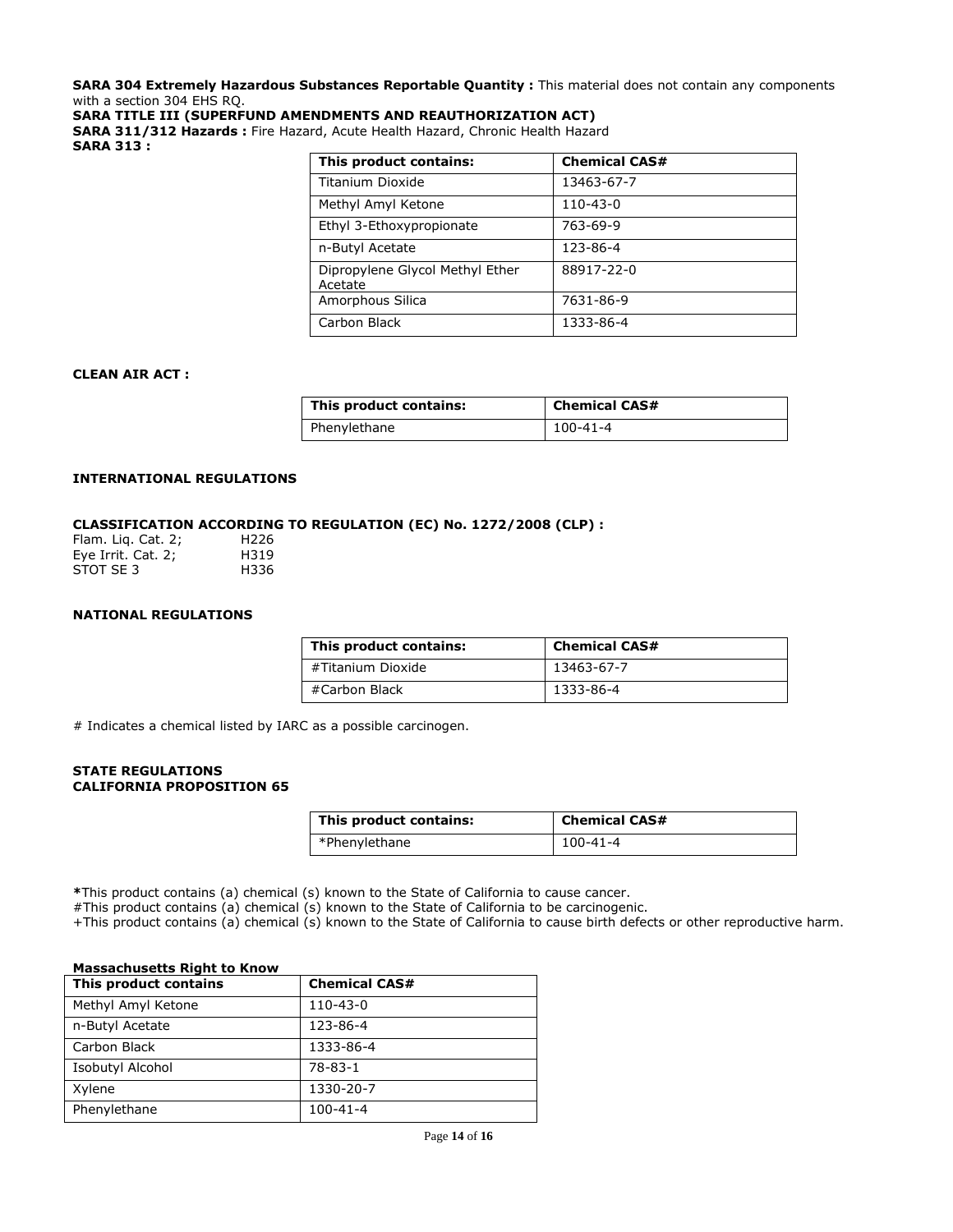### **Pennsylvania Right to Know**

| This product contains    | <b>Chemical CAS#</b> |
|--------------------------|----------------------|
| Titanium Dioxide         | 13463-67-7           |
| Methyl Amyl Ketone       | $110 - 43 - 0$       |
| Ethyl 3-Ethoxypropionate | 763-69-9             |
| n-Butyl Acetate          | 123-86-4             |
| Amorphous Silica         | 7631-86-9            |
| Aluminum Hydroxide       | 21645-51-2           |
| Carbon Black             | 1333-86-4            |
| P.M. Acetate             | 108-65-6             |
| Dibutyltin Dilaurate     | $77 - 58 - 7$        |
| Isobutyl Alcohol         | $78 - 83 - 1$        |
| Xylene                   | 1330-20-7            |
| Phenylethane             | $100 - 41 - 4$       |

### **New Jersey Right to Know**

| This product contains    | <b>Chemical CAS#</b> |
|--------------------------|----------------------|
| Titanium Dioxide         | 13463-67-7           |
| Methyl Amyl Ketone       | 110-43-0             |
| Ethyl 3-Ethoxypropionate | 763-69-9             |
| n-Butyl Acetate          | 123-86-4             |
| Amorphous Silica         | 7631-86-9            |
| Aluminum Hydroxide       | 21645-51-2           |
| Carbon Black             | 1333-86-4            |
| P.M. Acetate             | 108-65-6             |
| Dibutyltin Dilaurate     | 77-58-7              |
| Isobutyl Alcohol         | 78-83-1              |
| Xylene                   | 1330-20-7            |
| Phenylethane             | $100 - 41 - 4$       |

### **16. OTHER INFORMATION**

### **Other Product Information**

% Solids by volume: 60.16 % Solids by Weight: 74.35 % Exempt by Volume: 0.00 % Exempt by Weight: 0.00

 $\frac{1}{\%}$  Volatile by Volume: 39.84  $\frac{1}{\%}$  % Volatile by Weight: 25.65

**VOC CONTENT:** Excluding Exempt VOC: 352 Including Exempt VOC: 352